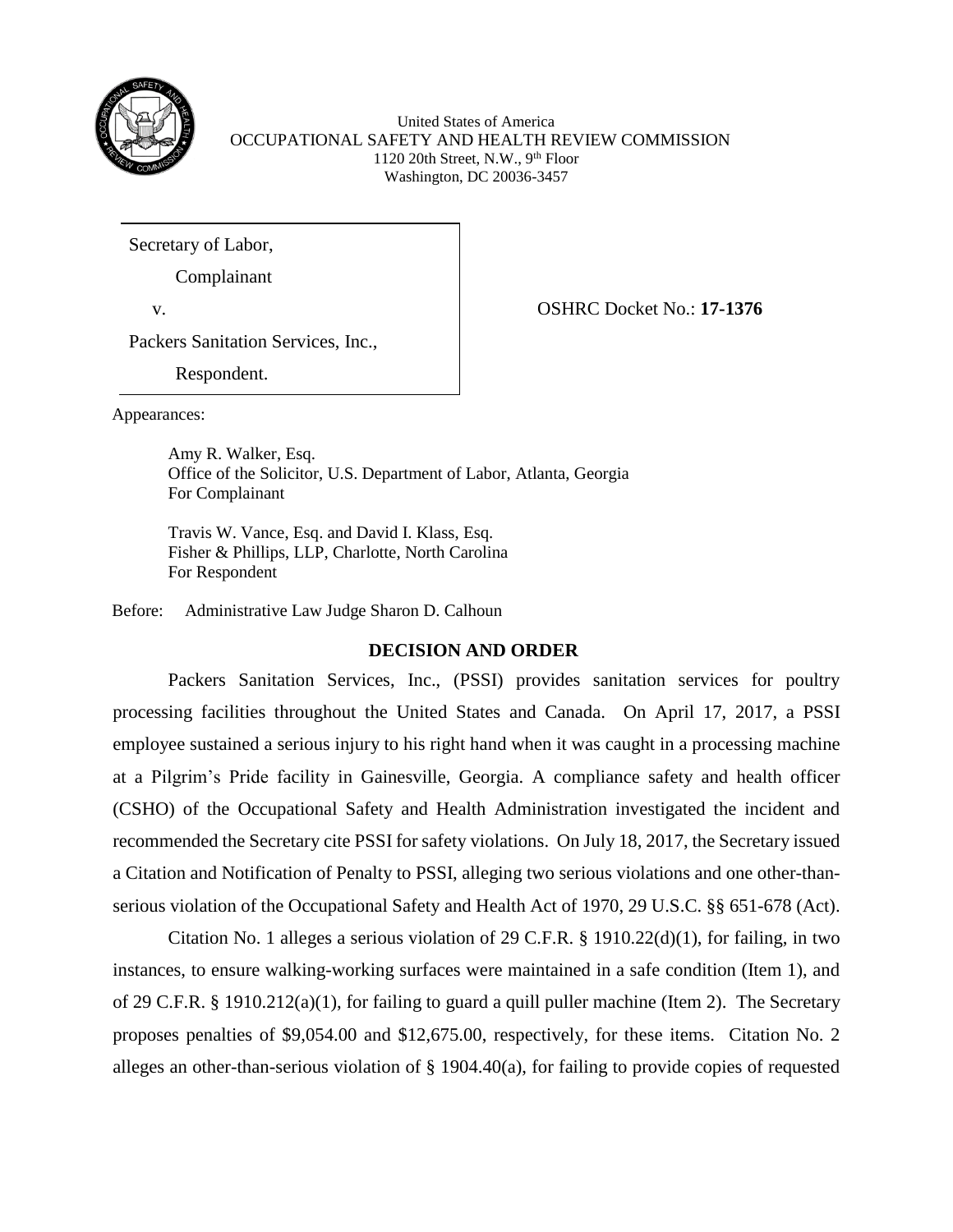records within four business hours (Item  $1$ ).<sup>1</sup> The Secretary proposes a penalty of \$1,811.00 for this item.

PSSI timely contested the Citation. The Court held a hearing in this matter on March 12 and 13, 2018, in Atlanta, Georgia. The parties have filed briefs.

For Citation No. 1, the Court **AFFIRMS** Instance (a) of Item 1 and Item 2. Instance (b) of Item 1 is **VACATED**. The Court **AFFIRMS** Item 1 of Citation No. 2. The Court assesses penalties of \$4,527.00 and \$12,675.00, respectively, for Items 1 and 2 of Citation No. 1 and of \$1,811.00 for Item 1 of Citation No. 2.

# **JURISDICTION AND COVERAGE**

PSSI timely contested the Citation on August 2, 2017. The parties stipulate the Commission has jurisdiction over this action and PSSI is a covered employer under the Act *(Joint Prehearing Statement*,  $\P$ [D.1-2; Tr. 13). Based on the stipulations and the record evidence, the Court finds the Commission has jurisdiction over this proceeding under § 10(c) of the Act and PSSI is a covered employer under § 3(5) of the Act.

# **BACKGROUND**

The Pilgrim's Pride facility in Gainesville, Georgia, is a "kill plant" where approximately one million chickens per week are killed and processed. Once the chickens are killed, they are transported to the picking room, where a machine called a quill puller removes the tail feathers from the chickens. The quill puller uses two rapidly rotating augurs to catch and pull out the feathers (Exhs. C-4a & C-5; Tr. 13, 22-23, 33, 182, 186).

Pilgrim's Pride employees work during the first two shifts of the day, processing chickens. PSSI employees work the third shift, cleaning the facility. The third shift begins at approximately 11:00 p.m. (Tr. 96, 100).

# *The April 17, 2017, Accident*

At approximately 11:30 p.m. on April 17, 2017, a PSSI employee (Employee #1) was using a water hose to perform the initial rinsing ("the first knockdown") of the quill puller on Line 2 in the picking room. The first knockdown requires the employee to "take a water hose to hose off

 $\overline{a}$ 

<sup>&</sup>lt;sup>1</sup> The Secretary originally cited PSSI for an other-than-serious violation of 29 C.F.R. § 1904.29(b), for failing to enter a recordable injury on the OSHA 300 log within seven days of receiving information that such an injury had occurred. The Court granted the Secretary's motion to amend the complaint to allege, in the alternative, a violation of § 1904.40(a) for this item. In his brief, the Secretary abandons his initial allegation PSSI violated § 1904.29(b). He argues only that PSSI violated § 1904.40(a).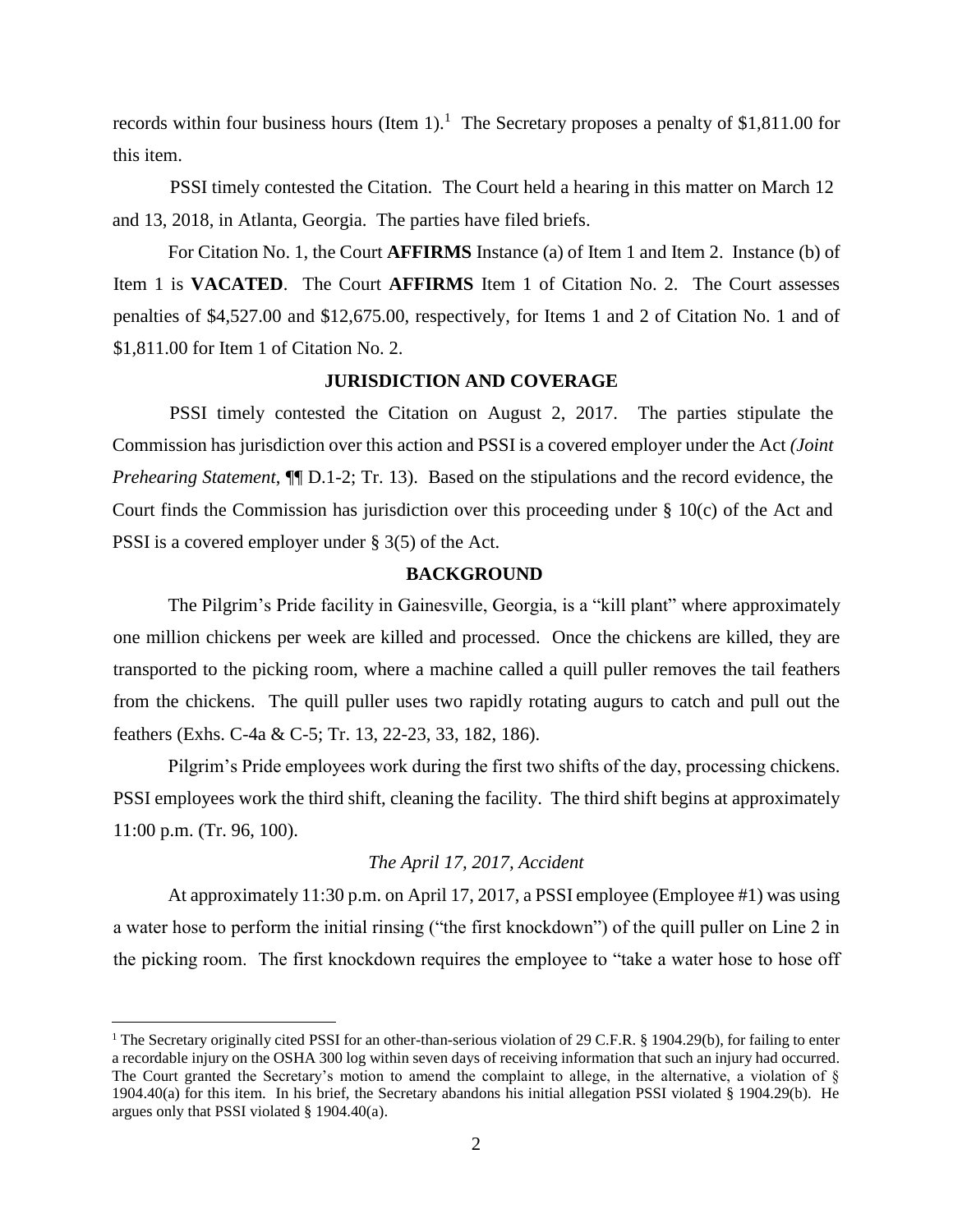the bigger pieces of feathers and chicken parts and such before a more in-depth sanitation process begins." (Tr. 37) The quill picker was running. As Employee #1 was hosing down the machine, the rotating augers caught the glove on his right hand and pulled it into the machine, resulting in the amputation of one of his fingertips. Employee #1 walked to the sanitation office and reported his injury to a PSSI coordinator, who drove him to a hospital emergency room. There were no witnesses to the accident (Exh. C-1).

# *The OSHA Inspection*

CSHO Robin Bennett, who has worked at OSHA's Atlanta-East Area Office for 21 years, investigated the incident. She has conducted more than 1,500 inspections, including more than 100 inspections in poultry processing facilities. She had previously inspected the Pilgrim's Pride facility at issue four times (Tr. 17-19, 21-22). OSHA considers the poultry industry to be a highrisk industry for amputation injuries (Tr. 20) CSHO Bennett is the designated member of the poultry team for the Atlanta-East Area Office and has received "specific training on the regulations that pertain more so to [the] poultry industry." (Tr. 19) She last received specialized training in poultry industry safety in January of 2016 (Tr. 20).

CSHO Bennett's initial assignment was "to inspect not only the amputation but to expand into a comprehensive inspection." (Tr. 25) On April 25, 2017, eight days after the quill puller accident, CSHO Bennett and industrial hygienist (IH) Maria Martinez arrived at the Pilgrim's Pride facility at 4:30 p.m. and met with representatives of Pilgrim's Pride. PSSI employees were not present because the third shift would not begin for several hours (Tr. 25, 29). Bennett and Martinez left and returned to the facility around 9:00 p.m. and met with a group of PSSI managers (Tr. 29-30). Safety manager Caitlin Wilson acted as the primary spokesperson for PSSI. Her office is in Texas but she "happened to be on site during that week for another reason." (Tr. 30) Manager Cohan Sharp was also present, as well as three other PSSI employees who identified themselves as managers (Tr. 30-31). The managers agreed to permit Bennett and Martinez to inspect the quill puller but denied them permission to perform a comprehensive inspection (Tr. 101).

Bennett held an opening conference with the managers and discussed the April 17 accident. Caitlin Wilson told her Employee #1 was using a hose to perform the first knockdown on the quill puller while the machine was running, and he "had gotten too close to the machine, and one of his gloves had become caught in the machine and pulled his hand in." (Tr. 32) Neither Wilson nor any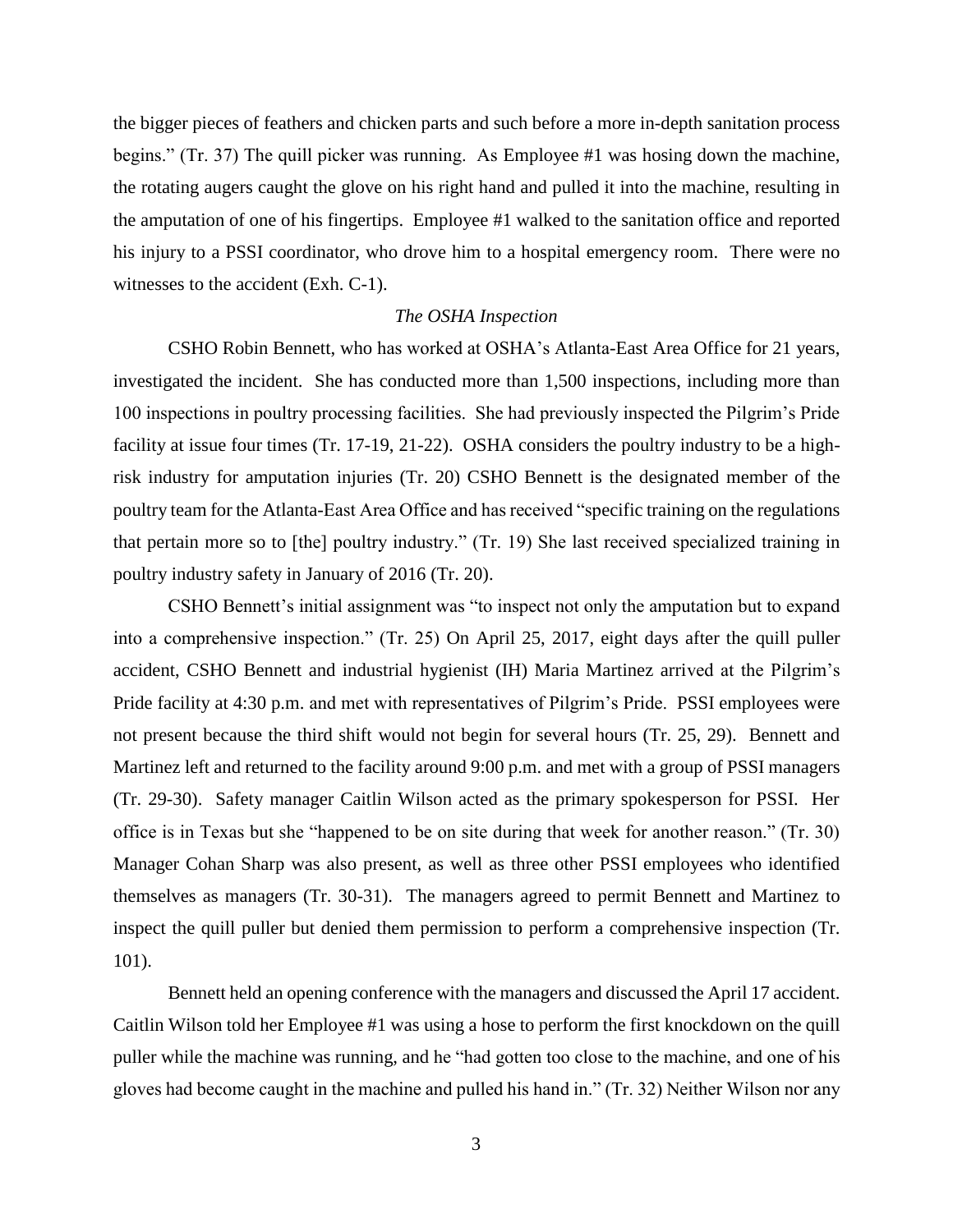of the other managers present told Bennett the quill puller should have been locked out in accordance with PSSI's lockout-tagout (LOTO) policy (Tr. 39). Instead, they told Bennett "there was a rule for employees not to put their hands in a running machine," and PSSI had implemented a "two-foot rule," requiring employees to stay at least two feet away from machines in operation  $(Tr, 39)^2$ 

The PSSI managers led Bennett and Martinez on a walk-around inspection to view the quill puller. As they walked through the picking room, Bennett observed several drains embedded in the floor. The drains had parts of their covers missing and did not fully cover the drains or did not have a cover at all (Exhs. C-3a, C-7, C-9, C-11, C-13; Tr. 40-47). Bennett recounted what happened when she and Martinez noticed the drains.

[W]e observed two managers walking in front of us as they were leading us back to the machine. Maria and I both stopped. The two managers had already walked over the drains. We stopped and indicated to the managers we needed to go around the drains, because they were an easily observed hazard that we wouldn't expose ourselves to, so we requested a different way, a different route, to walk around to the machine.

(Tr. 48)

 $\overline{a}$ 

*Capeway Roofing Systems, Inc.,* 20 BNA OSHC 1331, 1342-1343 (No. 00-1986, 2003).

 $2$  In its brief, PSSI attempts to cast doubt on the supervisory authority of Wilson, "whose job title and job duties are not in the record and whose knowledge of what occurs at the Facility is also not established. Rather, what is in the record is that she is based out of Texas and only happened to be onsite randomly." (PSSI's brief, p. 30) Bennett testified she met with five people at the Pilgrim's Pride facility who identified themselves as managers for PSSI, including Wilson. This establishes a prima facie case that Wilson and the other managers were who they said they were. It is up to PSSI to rebut the Secretary's case with evidence that Wilson's job title, job duties, and knowledge of what occurs at the Pilgrim's Pride facility were not accurately represented by the Secretary.

It is well established that when one party has it peculiarly within its power to produce witnesses whose testimony would elucidate the situation and fails to do so, it gives rise to the presumption that the testimony would be unfavorable to that party. *Graves v. United States*, 150 U.S. 118, 121 (1893). The Commission has also noted that when one party has evidence but does not present it, it is reasonable to draw a negative or adverse inference against that party, *i.e.*, that the evidence would not help that party's case. We deem such an inference to be appropriate here. Capeway's failure to present testimony from either of the two supervisory employees who were present during the inspection suggests that neither of them would have been able to contradict the testimony of either of the compliance officers.

Bennett stated Wilson and the other managers work for PSSI. PSSI had it peculiarly within its power to produce any one of the five witnesses who could either corroborate or rebut Bennett's testimony. The Court infers from PSSI's failure to produce any of the purported managerial witnesses that their testimony would not aid its case. The Court finds Wilson, Cohan, and the other managers were supervisory personnel whose knowledge may be imputed to PSSI.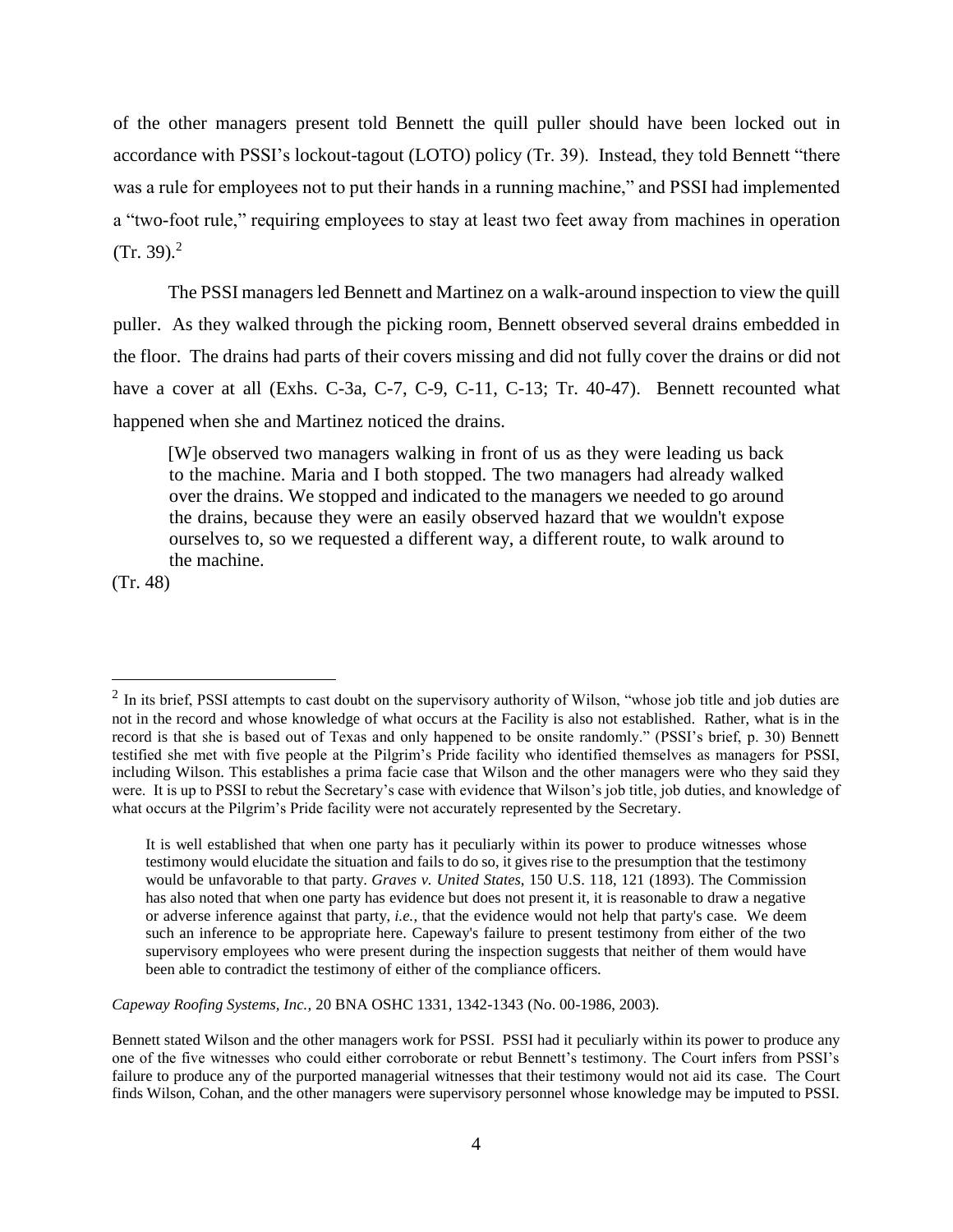PSSI manager Malik Brown told Bennett he had been working at the Pilgrim's Pride facility for a year, and the drains had always been in the condition Bennett observed that day (Tr. 57). Wilson asked Bennett to stop questioning Brown about the drains because the issue was outside the scope of the inspection (Tr. 101). Bennett indicated the drains were in plain view in the room through which the managers were leading them. They proceeded to the quill puller where Bennett took measurements, photographs, and a video of the machine. She requested a copy of PSSI's OSHA 300 log of injuries. The copy PSSI provided to her did not have an entry for the April 17 amputation (Exh. C-2; Tr. 27-29).

Following her inspection, Bennett recommended the Secretary cite PSSI for two serious and one other-than-serious safety violations. The Secretary did so, giving rise to this proceeding.

# **VALIDITY OF OSHA'S INSPECTION**

In its brief, PSSI argues the Court should dismiss the Secretary's case in its entirety because OSHA failed to inspect PSSI's "workplace." PSSI notes that 29 USC § 657 requires the Secretary "to enter without delay and at reasonable times any factory, plant, establishment, construction site, or other area, workplace or environment where work is performed by an employee of an employer" and conduct an inspection before he issues a citation. PSSI contends the Secretary failed to fulfill its obligation under the Act because CSHO Bennett and IH Martinez, as representatives of the Secretary, arrived at the Pilgrim Pride facility on April 25 before the third shift began, and the PSSI sanitation employees had not yet started work. "OSHA insisted on inspecting a Pilgrim's Pride workplace before PSSI had assumed control of the site. . . . Therefore, as OSHA never inspected PSSI's workplace, it could not issue citations to PSSI." (PSSI's brief, p. 22)

The Court finds no merit in PSSI's argument. PSSI cites no case law in support of this illconceived exercise in semantics. Its argument fails both in theory and in fact. First, nothing in the Act or OSHA case law requires employees to be actively working on a site at the time of an OSHA inspection for a location to be deemed a *workplace* of their employer. OSHA inspections sometimes occur when no employees are on site (for example, after a fatality at a highway construction site or other construction site causes a shutdown of work activity). The cited conditions (the inadequately covered drains and the unguarded quill puller) did not change between Pilgrim Pride's second shift and PSSI's nightshift. The picking room of the Pilgrim's Pride facility remained a workplace "where work is performed by an employee of" PSSI even when PSSI employees currently were not working the sanitation shift.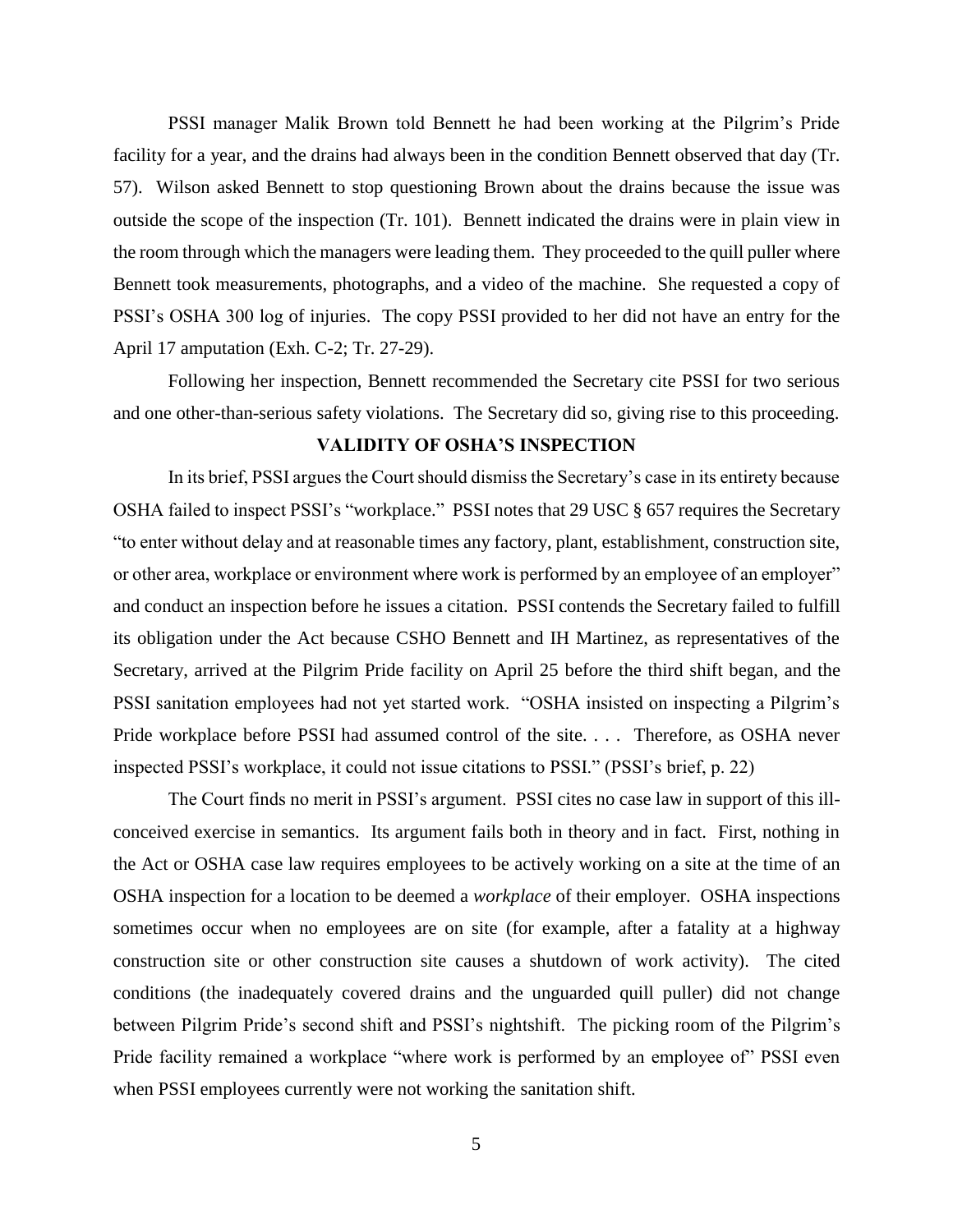Second, even if PSSI's novel theory applied, the record establishes the company had employees at the site when Bennett and Martinez arrived the second time on April 25. The CSHO held an opening conference with five PSSI managers. They were present at a facility where PSSI employees work a regular shift daily. The Court presumes they were at the Pilgrim's Pride facility in the scope of their employment with PSSI. It is unlikely five managers from the same company would meet at a poultry processing facility at 9:00 on a Tuesday night for an activity unrelated to work. "[T]he Commission may draw reasonable inferences from the evidence[.]" *Fluor [Daniel](https://1.next.westlaw.com/Link/Document/FullText?findType=Y&serNum=2002105377&pubNum=0003227&originatingDoc=I869526ef308e11e7b92bf4314c15140f&refType=CA&fi=co_pp_sp_3227_1531&originationContext=document&transitionType=DocumentItem&contextData=(sc.Search)#co_pp_sp_3227_1531)*, [19 BNA OSHC 1529, 1531 \(Nos. 96-1729 & 96-1730,](https://1.next.westlaw.com/Link/Document/FullText?findType=Y&serNum=2002105377&pubNum=0003227&originatingDoc=I869526ef308e11e7b92bf4314c15140f&refType=CA&fi=co_pp_sp_3227_1531&originationContext=document&transitionType=DocumentItem&contextData=(sc.Search)#co_pp_sp_3227_1531) 2001) *(citing Atlantic Battery Co.,* [16 BNA](https://1.next.westlaw.com/Link/Document/FullText?findType=Y&serNum=1994530712&pubNum=0003227&originatingDoc=I869526ef308e11e7b92bf4314c15140f&refType=CA&fi=co_pp_sp_3227_2159&originationContext=document&transitionType=DocumentItem&contextData=(sc.Search)#co_pp_sp_3227_2159)  [OSHC 2131, 2159 \(No. 90-1747,](https://1.next.westlaw.com/Link/Document/FullText?findType=Y&serNum=1994530712&pubNum=0003227&originatingDoc=I869526ef308e11e7b92bf4314c15140f&refType=CA&fi=co_pp_sp_3227_2159&originationContext=document&transitionType=DocumentItem&contextData=(sc.Search)#co_pp_sp_3227_2159) 1994)). Thus, PSSI had employees working at the facility at the time of the OSHA inspection. The inspected facility was PSSI's workplace within the meaning of the Act.

#### **CITATION NO. 1**

### *The Secretary 's Burden of Proof*

"The Secretary has the burden of proving: (1) the applicability of the cited standard; (2) the employer's noncompliance with the standard's terms; (3) employee access or exposure to the violative conditions; and (4) the employer's actual or constructive knowledge of the violation." *Dana Container, Inc.,* 25 BNA OSHC 1776, 1779, n. 7 (No. 19-1184, 2015), *aff'd* 847 F.3d 495  $(7<sup>th</sup> Cir. 2017)$ .

#### **Item 1: Alleged Serious Violation of § 1910.22(d)(1)**

*Alleged Violation Description*

Item 1 of Citation No. 1 alleges:

On 4/25/17, at the Pilgrim's Pride, Gainesville facility, in the Picking room, employees were exposed to trip hazards as drain covers were not maintained in a safe condition. Areas included:

a – Areas at Line 2 were missing covers and some drain covers were too wide to provide safe crossing and had openings up to 7 inches.

b – Areas around the Line 2 Quill Puller were not guarded with covers.

*Section 1910.22(d)(1)*

Section 1910.22(d)(1) provides:

The employer must ensure . . . [w]alking-working surfaces are inspected, regularly and as necessary, and maintained in a safe condition[.]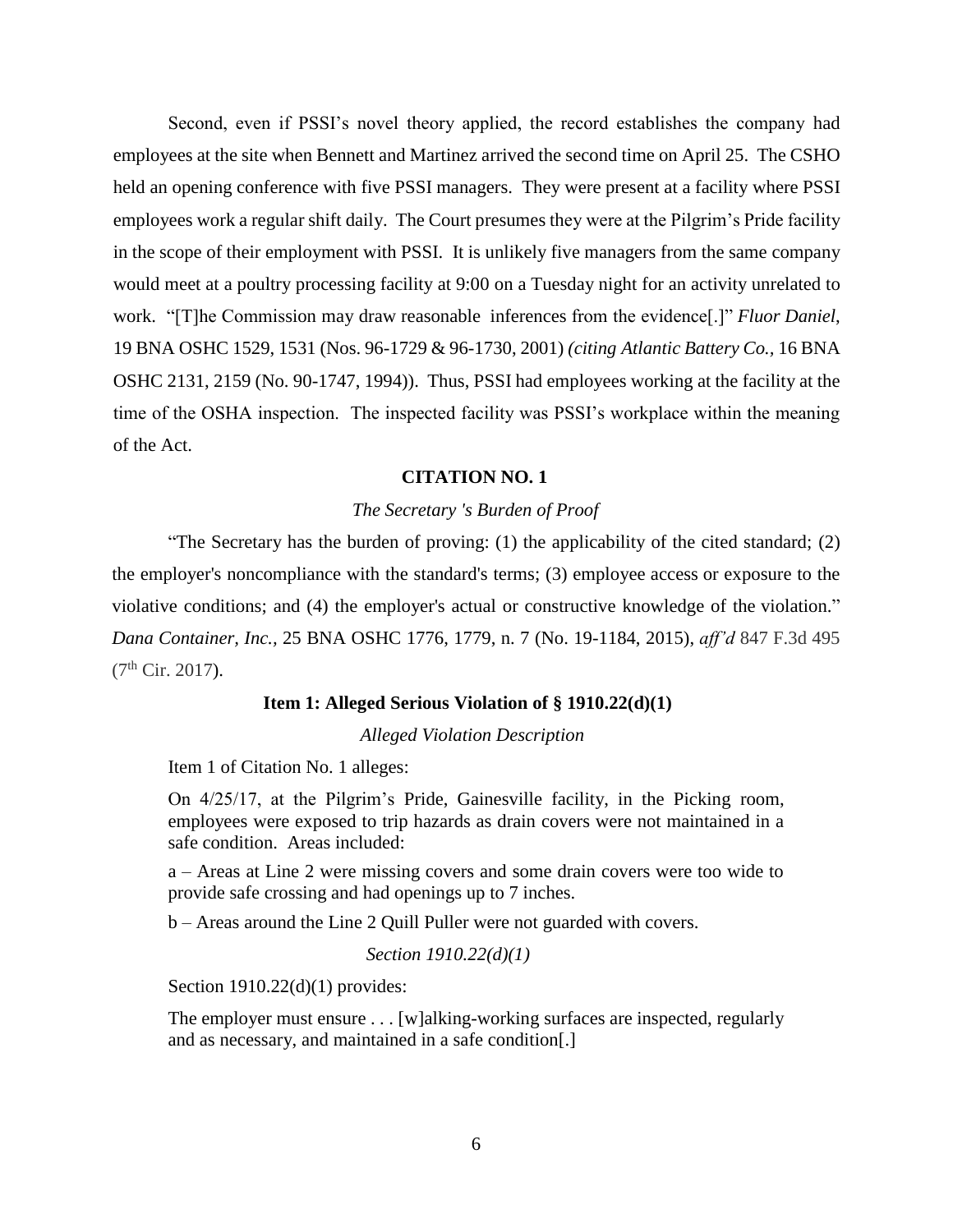# *(1) The Applicability of the Cited Standard*

The cited standard is found in *Subpart D—Walking-Working Surfaces.* Section 1910.21(a) addresses the scope: "This subpart applies to all general industry workplaces. It covers all walkingworking surfaces unless specifically excluded by an individual section of this subpart." Section 1910.21(b), the definition section, provides, "*Walking-working surface* means any horizontal or vertical surface on or through which an employee walks, works, or gains access to a work area or workplace location."

PSSI disputes the applicability of § 1910.22(d)(1) regarding Instance (b) (the drain underneath the quill puller) because "the drain was not in an area that was a walking or working surface." The Court considers this a dispute about the element of access, not applicability. The drain beneath the quill puller is embedded in the floor of the picking room, and the floor is a walking-working surface.

The Court finds § 1910.22(d)(1) applies to the conditions cited in Instances (a) and (b) of Item 1.

### *(2) The Employer's Noncompliance with the Standard's Terms*

Instance (a): CSHO Bennett took photographs and measurements of two drains she determined were not maintained in safe condition. Exhibits C-3a, C-7, and C-9 show a 2-foot wide drain over which two covers are placed. The drain covers are rectangular metal grates with rods running lengthwise. The drain covers are not fitted next to each other but leave a gap of 7 to 10 inches (Tr. 42, 44). Exhibit C-11 shows a drain with a bent cover and a missing metal rod. The gap created by the missing rod was 7 inches (Tr. 46-47).

Instance (b): Exhibit C-13 shows the open drain underneath the quill puller. It has no cover (Tr. 61-62).

The Secretary has established PSSI failed to comply with the terms of § 1910.22(d)(1). The cited drains had inadequate covers or no cover at all, resulting in an unsafe condition.

#### *(3) Employee Access or Exposure to the Violative Conditions*

To establish exposure, the Secretary must show that an employee was actually exposed to the cited condition or that access to the cited condition was reasonably predictable. *Phoenix Roofing Inc.*, 17 BNA OSHC 1076, 1079 (No. 90-2148, 1995), *aff'd*, 79 F.3d 1146 (5th Cir. 1996) (unpublished). . . . Reasonably predictable exposure is established by proving that "either by operational necessity or otherwise (including inadvertence) ... employees have been, are, or will be in the zone of danger." *Nuprecon LP*, 23 BNA OSHC 1817, 1819 (No. 08-1307, 2012)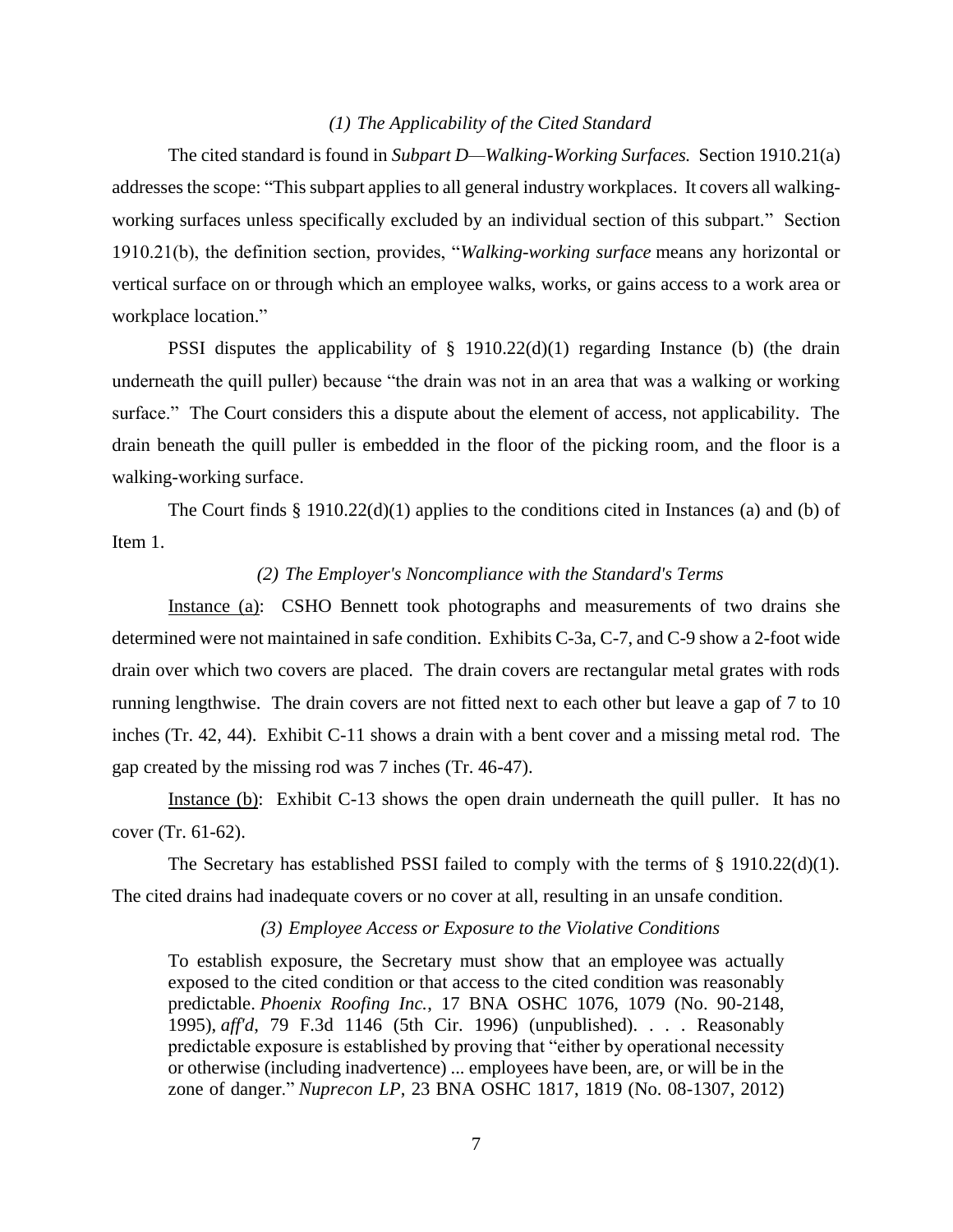(citations omitted). Employees may come within the zone of danger "while in the course of assigned working duties, personal comfort activities while on the job or their normal means of ingress-egress to their assigned workplaces." *Gilles & Cotting, Inc.*, 3 BNA OSHC 2002, 2003 (No. 504, 1976); *Donovan v. Adams Steel Erection, Inc.*, 766 F.2d 804, 812 (3d Cir. 1985) ("'access,' not exposure to danger is the proper test"). The Secretary need not show it was certain that employees would be in the zone of danger, but he must show that exposure was more than theoretically possible. *Fabricated Metal Prods., Inc*. 18 BNA OSHC 1072, 1074 (No. 93-1853, 1997); *Phoenix Roofing*, 17 BNA OSHC at 1079; *Kaspar Wire Works, Inc.*, 18 BNA OSHC 2178, 2195 (No. 90-2775, 2000) (finding that it was "'reasonably predictable' that an employee would come into contact with the unguarded belt and pulley either while attempting to reposition the fan, or inadvertently while passing nearby"), *aff'd*, 268 F.3d 1123 (D.C. Cir. 2001).

*Calpine Corp., & Its Successors,* 27 BNA OSHC 1014, 1016-17 (No. 11-1734, 2018).

Instance (a): During the walk-around inspection, CSHO Bennett observed PSSI managers Wilson and Sharp step over the drains, rather than walk around them (Tr. 56). They were leading Bennett and Martinez to the quill puller towards the back of the picking room. The path they took was the natural one an employee would take who was assigned to the quill puller.

Q.: Did the route that required you to go over these drains, was that the most straightforward way to get to the . . . quill puller?

Bennett: Yes.

(Tr. 48)

Counsel for PSSI attempted to discredit Bennett's appraisal of the hazard created when employees step over the drains. The Court finds the details she related regarding the way the managers stepped across the 2-foot wide drains to be well-observed and credible.

Q.: Did you do any investigation, Ms. Bennett, as to what the average gait of a male or female employee is?

Bennett: No, sir.

Q.: Okay. So you wouldn't know if the drains are too wide to cause a tripping hazard?

Bennett: Well, as I watched the managers kind of . . . it was an awkward, large step as they walked over it.

Q.: Okay. So other than that alleged observation, you don't know if there was any actual -- you didn't do any other investigation as to determine whether or not the gait -- there was an issue of how far you had to step.

Bennett: No, sir. I did not do an investigation as far as the average human gait. But I did observe them and the way they stepped over that drain.

(Tr. 137)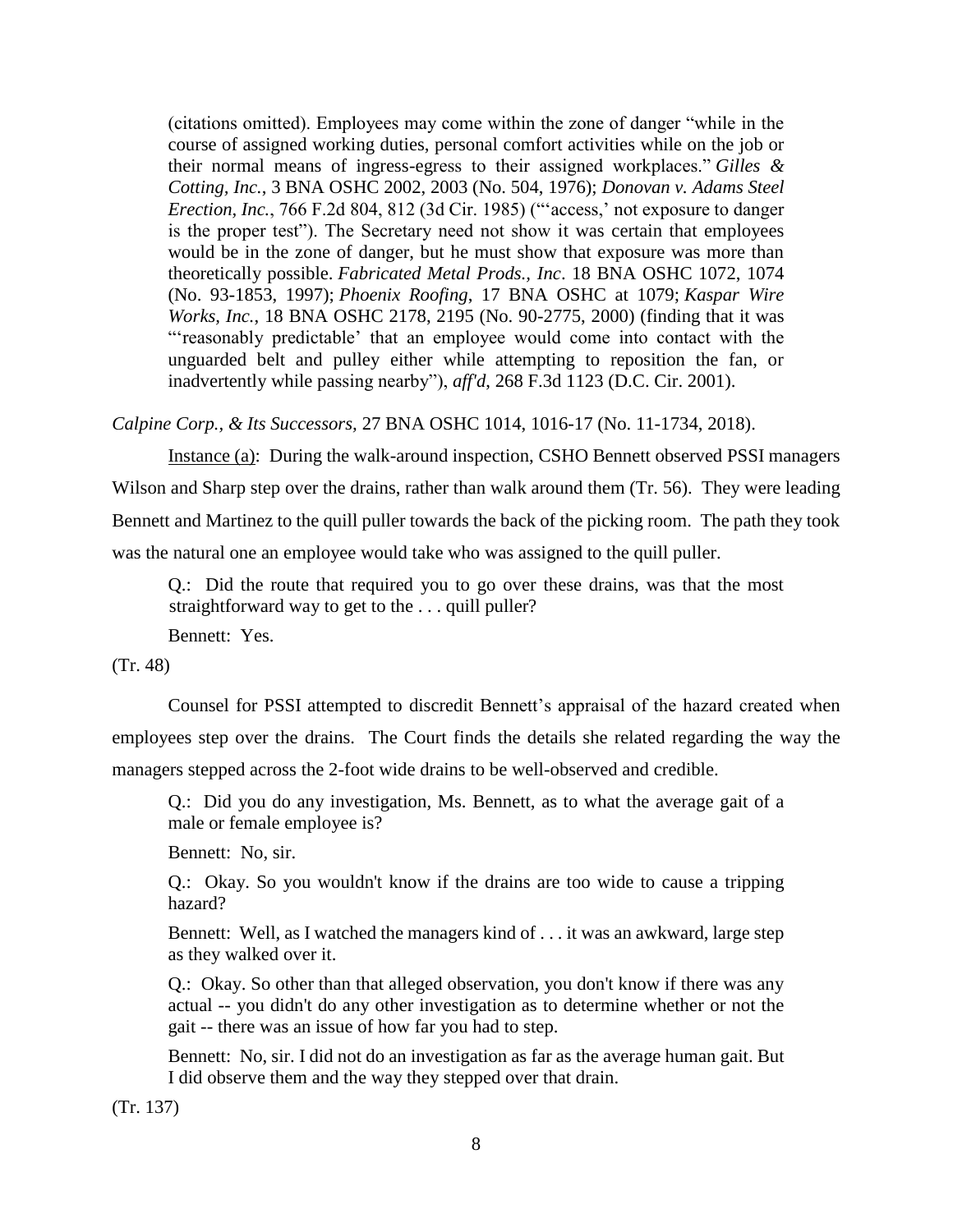PSSI contends the circumstances of the walk-around inspection cannot be grounds for a violation of Instance (a) because it "occurred prior to PSSI completing the process to transition the picking room from production to sanitation. . . . PSSI placed orange cones on both sides of missing or broken drains prior to the shift beginning in order to alert PSSI employees to the hazard. Indeed, this is all that PSSI could do, as it does not own the drain covers for which it was being cited."<sup>3</sup> (PSSI's brief, p. 25) PSSI also repeats its argument that the picking room "was not yet PSSI's worksite, and there is no evidence in the record that Wilson or Sharp were exposed to the alleged hazard 'in the course of their assigned working duties.'" (*Id.*) The Court finds no merit in these arguments.

The record establishes PSSI employees working their regular shifts in the picking room were exposed to the unsafe condition during their assigned duties. Bennett testified manager Malik Brown told her the drains had been in the same condition for the year he had worked in the facility (Tr. 57). Employee #2 was the only witness to testify who worked in the picking room (Tr. 142- 43). He agreed PSSI placed orange cones on either side of the faulty drains before the third shift began. He stated employees would arrive at the facility, clock in, and attend a safety meeting. PSSI supervisors would put the orange cones in place during this time (Tr. 152-155). The orange cones were meant "to get everyone's attention so they should be careful." (Tr. 155)

The orange cones did not prevent employees from stepping over the drains, and Employee #2 stated PSSI did not prohibit employees from doing so. He stepped over the drains at times. He stated, "The cones just told you to be careful. . . . That's why the cones were placed, for one to be careful when coming across any drainage area." (Tr. 157) He stated the drains were in the path of employees walking to their assigned work areas.

Q.: [D]o you know whether you walked over this drain in this picture to get from . . . someplace you needed to go for work?

Employee #2: Yes. One had to go over it when walking in that direction.

(Tr. 147)

 $\overline{a}$ 

<sup>&</sup>lt;sup>3</sup> It is well-established an employer owes a duty to his own employees to protect them from a hazardous condition even if the employer did not create the condition. "[E]ach employer has primary responsibility for the safety of its own employees. Simply because a subcontractor cannot himself abate a violative condition does not mean it is powerless to protect its employees. It can, for example, attempt to have the general contractor correct the condition, attempt to persuade the employer responsible for the condition to correct it, instruct its employees to avoid the area where the hazard exists if this alternative is practical, or in some instances provide an alternative means of protection against the hazard.... In the absence of such actions, we will still hold each employer responsible for all violative conditions to which its employees have access." *Grossman Steel & Alum. Corp.*, 4 BNA OSHC 1185, 1189 (No. 12775, 1975}.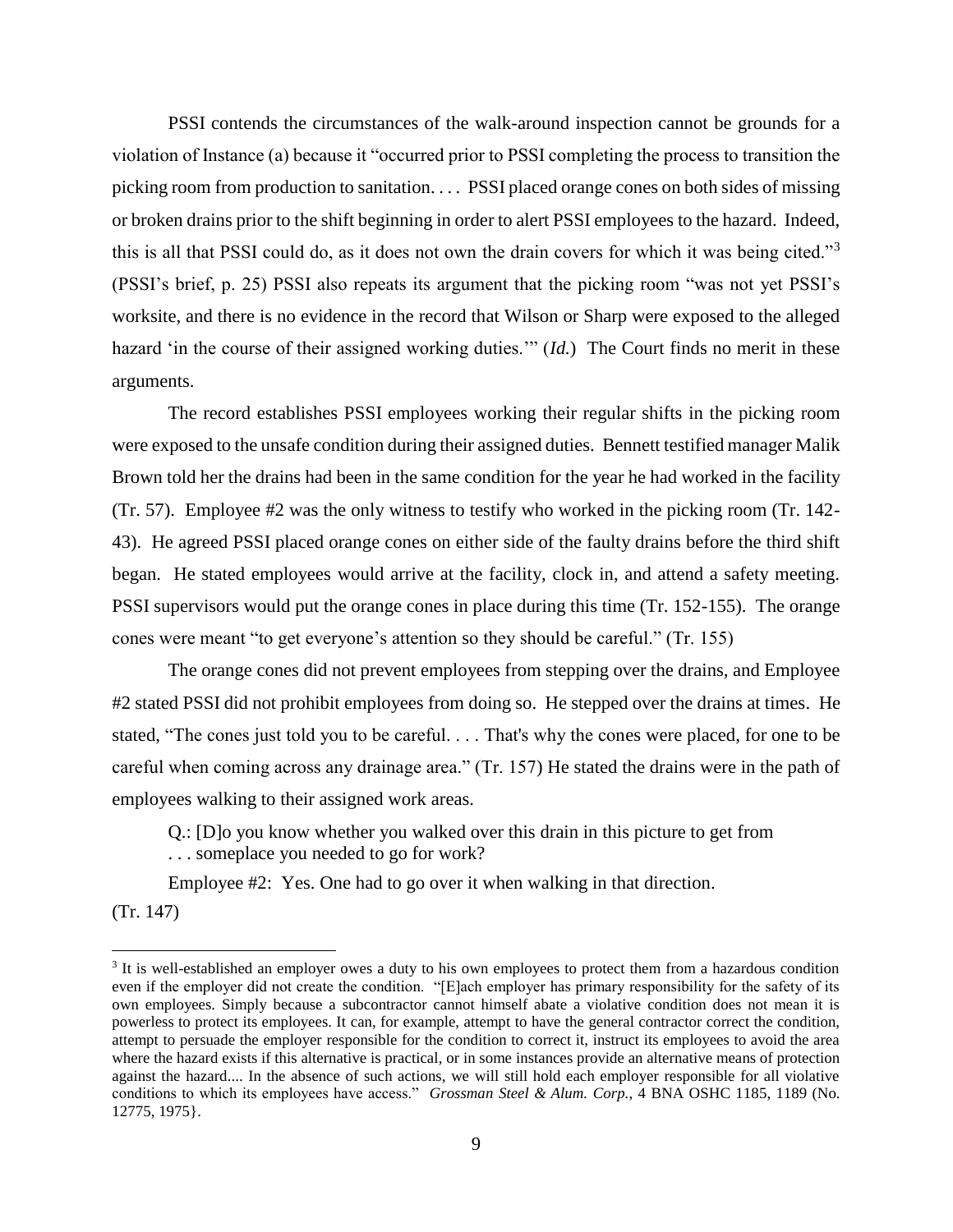Rob Lowe is PSSI's corporate safety director (Tr. 179). He agreed the orange cones were not intended to prohibit employees from stepping across the drains. The placement of the cones "alerts them of a hazard. They can determine on their own if it's safe to walk across it or not." (Tr. 279)

The Secretary has established it was reasonably predictable employees working in the picking room would have access to the unsafe drains. The orange cones placed by PSSI were not intended to prevent employees from stepping across the drains, but only to remind them to be careful when stepping across them. The Court finds Wilson and Sharp, as managers, were acting within the scope of their duties leading the CSHO and IH on the walk-around inspection. Furthermore, the alleged violation description of Item 1 states the violation occurred on April 25, 2017. PSSI had cleaned the picking room during the previous shift (beginning at 11:00 p.m. on April 24 and continuing into the early hours of April 25) and started the next shift on April 25 at 11:00 p.m. The PSSI employees working those shifts in the picking room were also exposed to the violative condition of the drains on April 25, 2017. Access to the violative condition is established for Instance (a).

Instance (b): CSHO Bennett testified the open drain under the quill puller created a hazard to employees assigned to doing the first knockdown.

That employee will, again during the first knockdown, be around those areas, kind of climbing up and under the machines to get to the machine . . . so they would walk under this machine. . .. And it's typical when an employee's walking up under a machine, you have those overhead hazards as well, so you're not exactly looking at your footwork while you're doing that. So as they get up under there, that could have easily presented itself as a tripping hazard when they were doing this operation.

(Tr. 62) Bennett did not observe an employee performing the first knockdown on a quill puller, and she did not interview Employee #1 (Tr. 82, 105-06).

Corporate safety director Rob Lowe disagreed with Bennett's assessment of access to the open drain. He testified, "[I]t would be very difficult to cross this drain. There's too much equipment in the way." (Tr. 237) The statements of Bennett and Lowe represent the totality of the testimony regarding the drain at issue. CSHO Bennett took no measurements of the drain in relation to the quill puller. Exhibit C-13 is a photograph of a portion of the drain with parts of the quill puller visible above it. It is not clear from the angle of the photograph how accessible the drain is to anyone assigned to clean the quill puller, but it appears an employee would not be able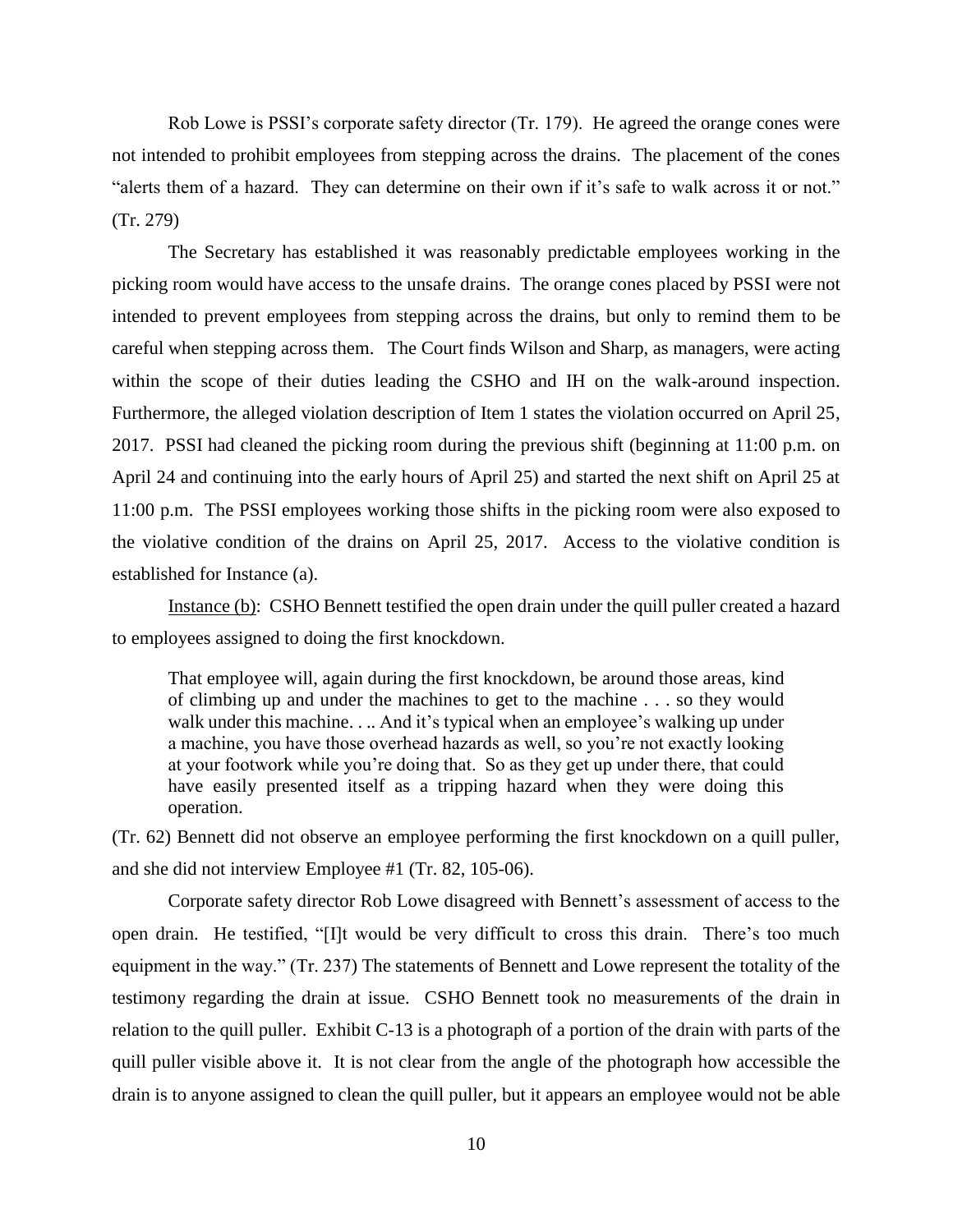to step across it because of the machinery. Exhibit C-14, the video taken by Bennett, focuses on the point of operation of the quill puller and does not show the drain below it.

Employee #2, the only witness who worked in the picking room, did not testify regarding the reasonably predictable proximity of any of the sanitation employees to the drain. The Court concludes there is insufficient evidence to prove PSSI employees had access to the open drain under the quill puller.

Access to the violative condition is not established for Instance (b) of Item 1.

#### *(4) The Employer's Actual or Constructive Knowledge of the Violation*

"[W]here the Secretary shows that a supervisor had either actual or constructive knowledge of the violation, such knowledge is generally imputed to the employer. . . . An example of actual knowledge is where a supervisor directly sees a subordinate's misconduct." *ComTran Grp., Inc. v. U.S. Dep't of Labor*, 722 F.3d 1304, 1307–08 (11th Cir. 2013).

Bennett testified PSSI managers Wilson and Sharp had actual knowledge of the unsafe condition of the drains. Wilson was aware of the condition of the drains because she "would have had to have looked at the drains to not step on them. They are the width -- it's not normal to a regular gait, so it was wide enough that you would have to purposely step over them. . . . [Sharp] did the same thing. He stepped over the drains instead of [around] them." (Tr. 56)

Furthermore, it is difficult for PSSI to argue it had neither actual nor constructive knowledge of the violative condition when its corporate safety director testified the company started each work shift by placing cones on either side of the unsafe drains. "[O]ur drain policy is when we have an open or unattended drain, we have to place a -- and this could also be a damaged drain cover. We have to place an orange cone on both sides of the drain every four feet *to identify the hazard*." (Tr. 213) (emphasis added). This cone placement occurs nightly and is performed by supervisors.

[O]ur supervisors walk the floor with a production supervisor. . . . At that point, we put out our orange cones. We prepare the area for sanitation for our employees to safely enter the area. . . We put out the orange cones *to identify, again, hazards*, and that can include drain covers that are broken, missing, that may not be present in the workplace.

### (Tr. 214-15) (emphasis added)

The Court determines PSSI had actual knowledge, imputed through managers Wilson and Sharp, of the violative condition cited in Instance (a) of Item 1. PSSI also had actual knowledge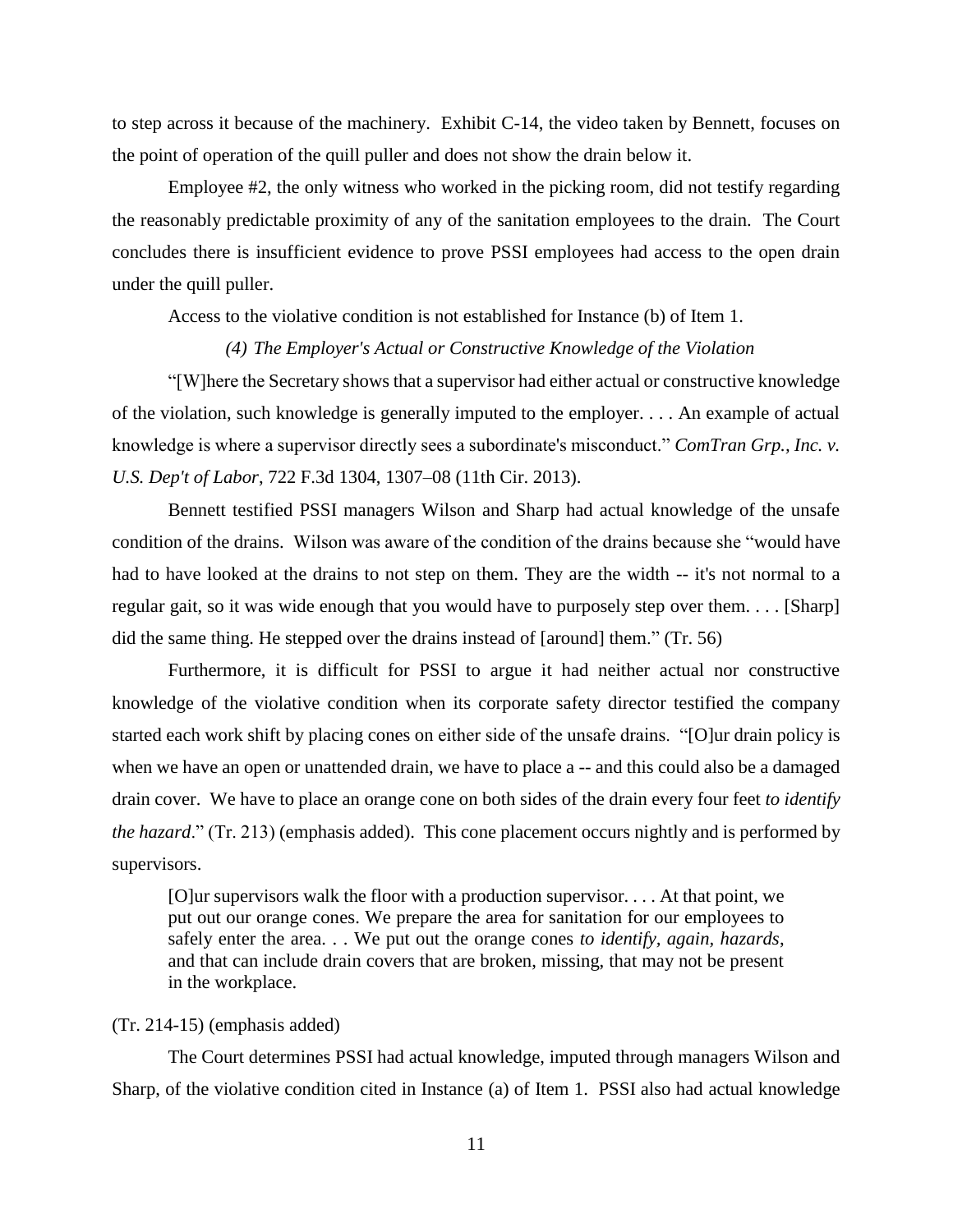of the condition based on the continuing existence of the hazard and the company's policy of having supervisors mark the unsafe drains with orange cones.

The Secretary has established PSSI violated § 1910.22(d)(1) with regard to Instance (a).

# *Characterization of the Violation*

The Secretary characterized the violation of § 1910.22(d)(1) as serious. A serious violation is established when there is "a substantial probability that death or serious physical harm could result [from a violative condition] . . . unless the employer did not, and could not with the exercise of reasonable diligence, know of the presence of the violation." 29 U.S.C. § 666(k).

CSHO Bennett testified the most likely injuries resulting from the tripping hazard created by the unsafe drains were ankle sprains and broken ankles (Tr. 62). The violation is serious.

# **Item 2: Alleged Serious Violation of § 1910.212(a)(1)**

*Alleged Violation Description*

Item 2 of Citation No. 1 alleges:

On 4/17/17, at the work station located at 920 Queen City Parkway, Gainesville, Georgia, employees were exposed to amputation hazards as they were directed to clean the Line 2 Quill Puller that was not guarded.

*Section 1910.212(a)(1)* 

Section 1910.212(a)(1) provides:

One or more methods of machine guarding shall be provided to protect the operator and other employees in the machine area from hazards such as those created by point of operation, ingoing nip points, rotating parts, flying chips and sparks. Examples of guarding methods are-barrier guards, two-hand tripping devices, electronic safety devices, etc.

*(1) The Applicability of the Cited Standard*

Section 1910.212(a)(1) is found in *Subpart O—Machinery and Machine Guarding* of the general industry standards. Section 1910.212 is captioned "General requirements for all machines." The quill puller is a machine and the cited standard applies to it.

PSSI argued at the hearing and in its brief that a more specific standard, the LOTO standard, applied to the quill puller during PSSI's shift, so 1910.212(a) does not apply. "Section  $1910.22(a)(1)$  is a general standard that applies when a more specific standard does not.... PSSI's policy and procedure was to lock out the machine prior to cleaning it. Bennett admitted that if the machine is locked out, there is no hazard. There is no evidence that a locked out machine presents a hazard." (PSSI's brief, p. 26-27)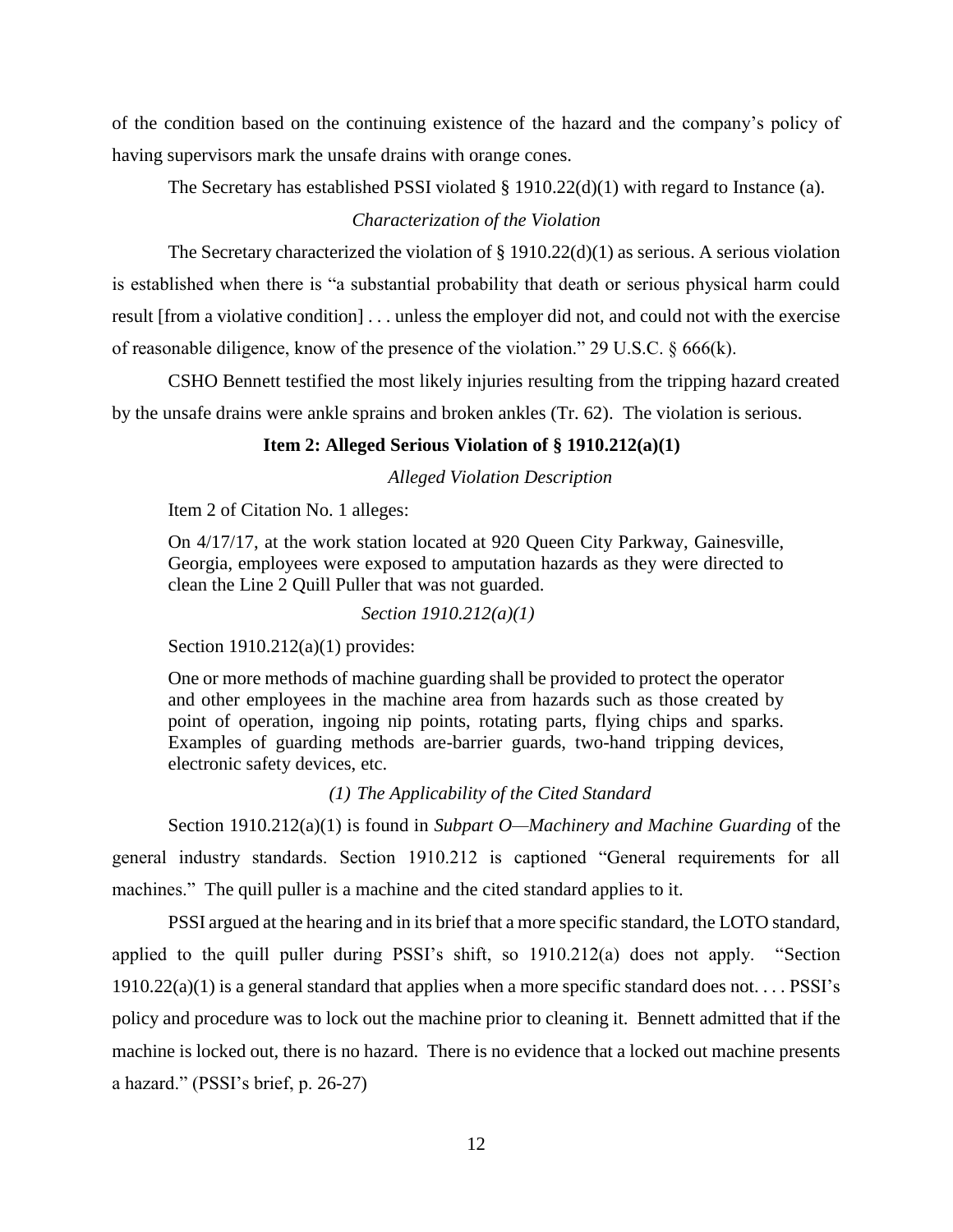The Secretary strongly objected to the presentation of evidence by PSSI regarding a rule requiring employees to lock out the quill puller before they began the first knockdown on the machine. The Secretary argues in his brief that such evidence should be excluded. The Court allowed PSSI to present the evidence at hearing over the Secretary's standing objection (Tr. 195, 205). Upon review of the pleadings, discovery documents, and the hearing record, the Court has reconsidered that ruling and determines no weight should be given to evidence of PSSI's LOTO program. The Court will not consider evidence PSSI required employees to lock out the quill puller prior to cleaning it, for the reasons that follow.

### **No Weight Given to Evidence of LOTO Rule**

The Secretary argues safety director Rob Lowe's testimony that PSSI required its employees to lock out the quill puller prior to cleaning "came as a complete surprise to the Secretary, who had been led to believe that the first knockdown of the quill puller was performed while the machine was running, and that employees performing the first knockdown were subject to Respondent's 'two foot rule,' which prohibits employees from getting closer than two feet from the rotating parts." (Secretary's brief, p. 5)

PSSI contends the LOTO standard is more applicable to the cited condition. This is an affirmative defense.

Under Commission precedent, preemption by a more specifically applicable standard is an affirmative defense which the respondent must raise in its answer. 29 C.F.R. § 1910.5(c)(1); see Commission Rules 34(b)(3) and(4), 29 C.F.R. § 2200.34(b)(3) and (4); *Safeway, Inc. v. OSHRC*, 382 F.3d 1189, 1194 (10th Cir. 2004); *Vicon Corp*., 10 BNA OSHC 1153, 1157, 1981 CCH OSHD ¶ 25,749, p. 32,159 (No. 78-2923,1981) (describing a claim that a general standard was preempted by a more specific standard as an affirmative defense). . . . Spirit neither raised this issue as a defense in its answer nor sought to amend its answer to add it. Therefore, we find that the argument was waived.

*Spirit Aerosystems, Inc.,* 25 BNA OSHC 1093, 1097, n. 7 (No. 10-1697, 2014).

PSSI asserted nine affirmative defenses in its answer. Preemption of  $\S$  1910.212(a)(1) by the LOTO standard is not one of them (Answer, pp. 3-4). PSSI did not amend its answer to assert this defense.

PSSI also failed to raise the issue of the LOTO rule in the *Joint Prehearing Statement* filed by the parties on March 5, 2018, one week before the hearing in this proceeding: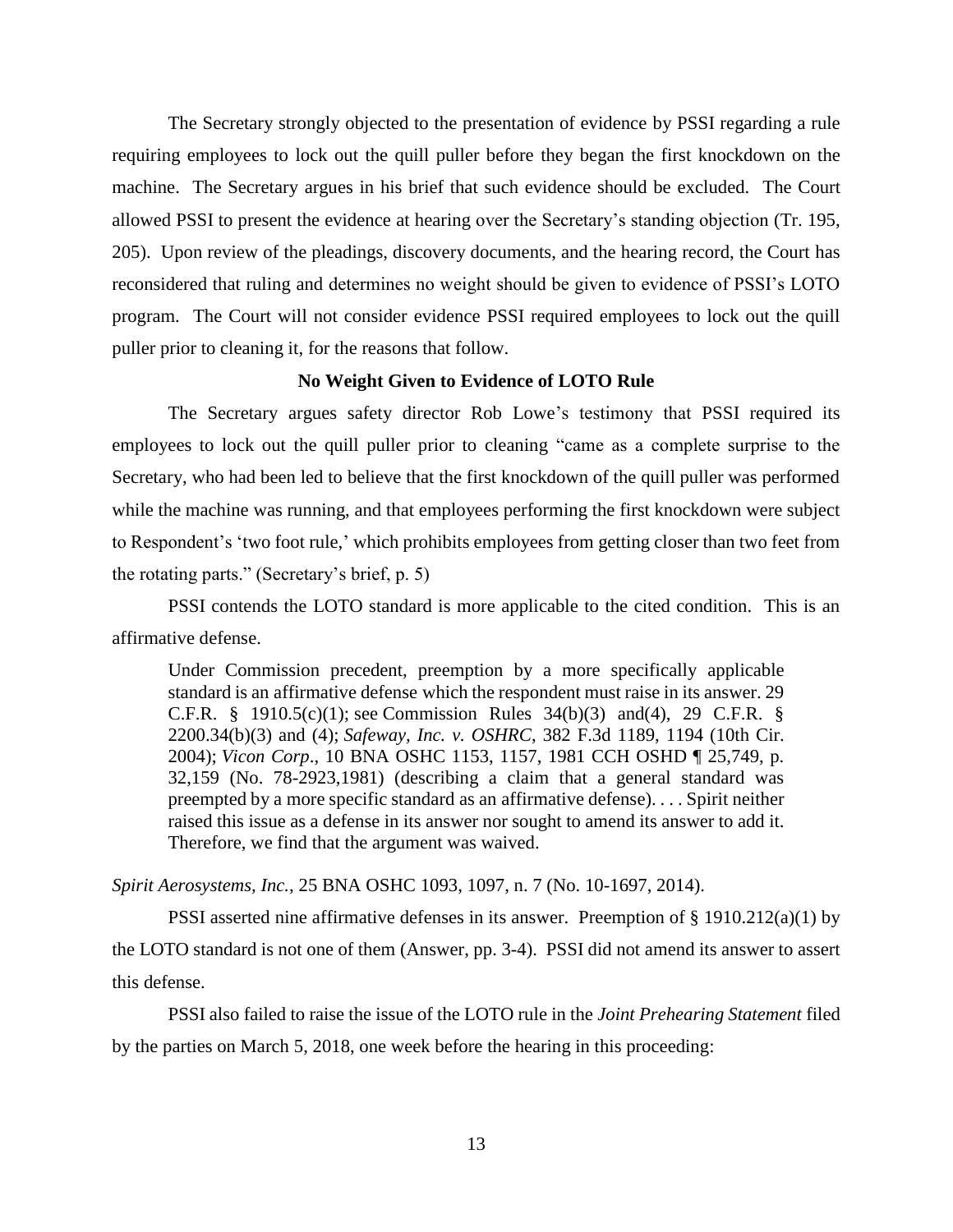# **F. Statement of Contested Facts**

. . .

The Parties agree that the following facts are relevant and remain contested:

#### Citation 1 Item 2

11. Whether the machine identified in the citation was guarded.

12. Whether the machine identified in the citation was guarded by location.

13. Whether the injured employee engaged in unforeseeable and unpreventable misconduct.

14. Whether Respondent violated the standard at issue.

15. Whether Respondent had knowledge of the cited conditions.

16. The Respondent also believes the issues of whether the location near the machine at issue was a workstation, whether there was a hazard to employees, and whether the Respondent had knowledge of that hazard are in dispute.

(*Joint Prehearing Statement*, pp. 10-11)

Despite PSSI's failure to include the LOTO rule in the contested facts in the *Joint Prehearing Statement,* Lowe testified at the hearing it is PSSI's policy to lock out the quill puller before cleaning it (Tr. 186-87). The Secretary's counsel objected.

[W]e have been proceeding with the understanding that it does not have to be locked and tagged out for the first knockdown. . .. So my interrogatory requests all rules, and the rules that I was given are just the lock-out/tag-out machine guarding that apply generally, and also do allow for working within two feet. I've never been provided any rule specifically to this machine or specifically requiring it to be locked and tagged out, even during the first knockdown. And, again, maybe that's an unwritten rule, but I asked it in an interrogatory, not a document. And so this is a complete surprise to the Secretary, completely unfair at this point.

#### (Tr. 188)

The Secretary's objection is supported by PSSI's answer to the Secretary's interrogatories

and its own safety manual. Interrogatory 15 propounded by the Secretary to PSSI asks,

Do you contend that your employees were, as of April 17, 2017, prohibited from cleaning that quill puller that is the subject of Citation 1, Item 2, while the machine was operating or operable? Identify all facts and evidence you contend support your response.

PSSI did not respond positively that it had a mandatory rule requiring employees to lock out the quill puller before cleaning. Instead, PSSI responded,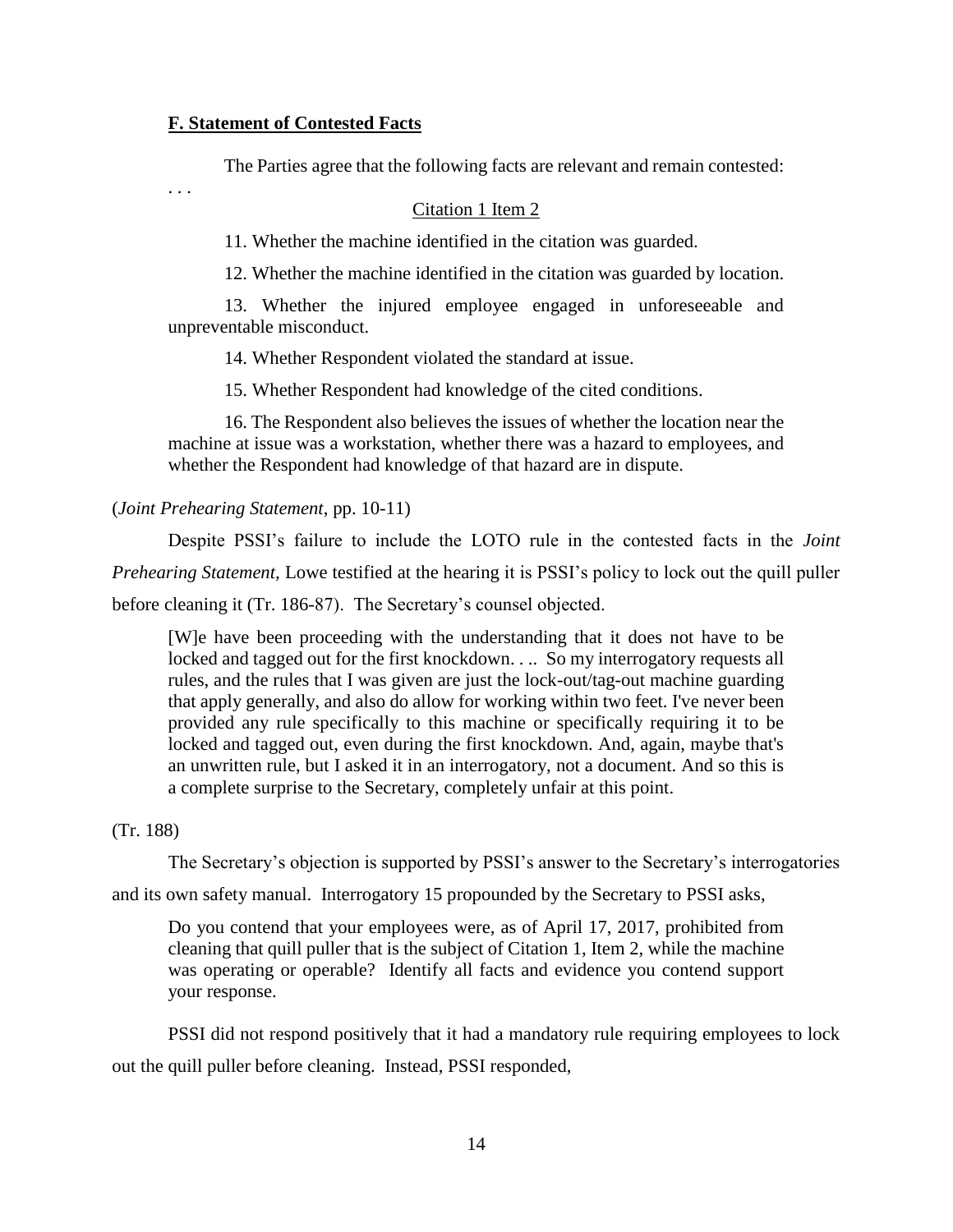Respondent's employees do not generally clean equipment while it is running. If equipment must be cleaned while it is running, employees must maintain a sufficient distance from the equipment while cleaning, as set forth in the Respondent's machine guard policy.

# (Exh. C-15, p.10)

 $\overline{a}$ 

PSSI's safety manual, *Injury Illness Prevention Program,* (dated January 15) provides:

In this industry it may be occasionally necessary to clean equipment or machinery while the equipment is running . . . In these cases PSSI employees shall remain a **Safe Distance** (Minimum 2') from the point of operation.

# (Exh. R-1, p. 57) (emphasis in original)

As shown by PSSI's answer to the interrogatory and its safety manual, PSSI did not have a specific rule in place prohibiting employees from cleaning the quill puller while it is running or requiring them to lock out the machine first. PSSI's five managers present at CSHO Bennett's opening conference did not mention it was the company's policy to lock out the quill puller before cleaning it. PSSI did not assert as an affirmative defense that it required its employees cleaning the quill puller to comply with the LOTO standard, a more specific standard. PSSI did not identify compliance with the LOTO standard as an issue with respect to Item 2 of Citation No. 1 in the *Joint Prehearing Statement*, filed a week before the hearing. The only factual issue PSSI identified regarding compliance with the cited standard was "Whether the machine identified in the citation was guarded by location." No mention is made of whether the machine should have been locked out.<sup>4</sup>

<sup>4</sup> On December 15, 2017, PSSI filed the expert report of David Brani, whom PSSI planned to call as an expert witness. The Secretary moved to exclude the report and Brani's testimony, and the Court granted the motion on March 1, 2018, finding Brani's opinions in the report were impermissible legal conclusions. On March 5, 2018, the parties filed their *Joint Prehearing Statement*, in which they stated, "Respondent will call (or proffer) David Brani, Ph.D., P.E., Senior Engineer, Applied Technical Services, Inc., as an expert witness at trial in this matter. A copy of his expert report is attached as EXHIBIT A. . . . The Secretary objects to the attachment of the report because it has been excluded from evidence in response to his motion in limine." (*Id.*, p. 7) In the expert report, Brani states PSSI "determined that to effectively clean the machine's discharge that it needed to be operational." (*Id.,* Exh. A, p. 16 of 19). Brani also states that during his visit to the Pilgrim's Pride facility, PSSI "demonstrated their cleaning procedure for the Quill Puller discharge [and] . . . confirmed that their practice was to maintain at least a 2 foot buffer between any body part and the point of discharge." (*Id.*, Exh. A, p. 17 of 19) The Court refers to this report only to point out the Secretary's review of the document would not alert him PSSI was changing its ground for defense in Item 2 to argue implementation of LOTO. Rather, the document reaffirms PSSI's initial defense of implementation of the two-foot rule while cleaning the operating machine.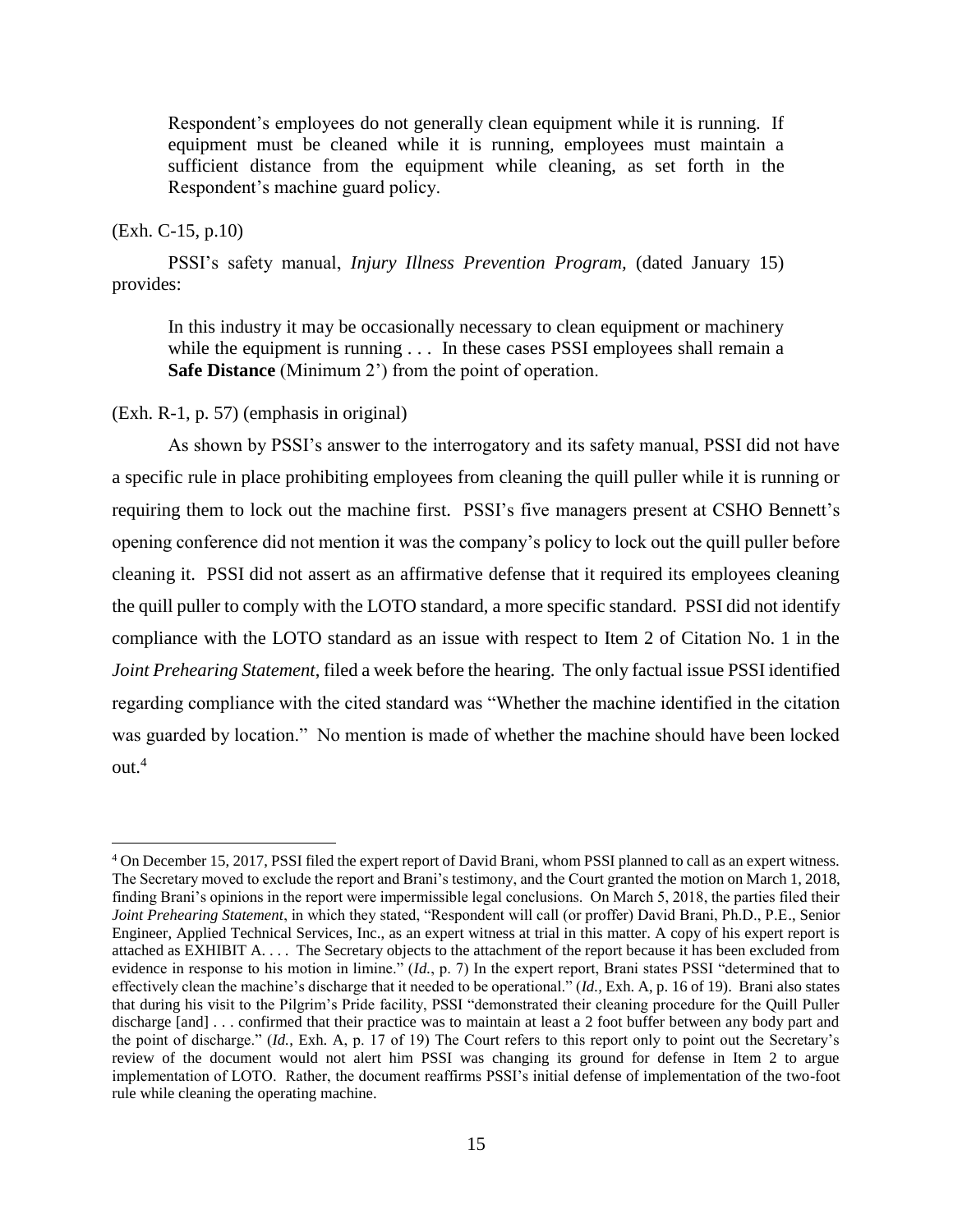The Court determines that whether PSSI had a rule requiring its employees to lock out the quill puller before cleaning it is not an issue in this proceeding. Therefore, any exhibits or testimony referring to PSSI's LOTO program in general, or a purported specific rule to lock out the quill puller, will not be considered.<sup>5</sup> The Court will consider only PSSI's defense that it safely implemented the two-foot rule.

# *(2) The Employer's Noncompliance with the Standard's Terms*

In order to establish a violation of section  $1910.212(a)(1)$ , the Secretary must first prove the existence of a hazard." *Armour Food Co.,* 14 BNA OSHC 1817, 1821 (No. 86-247, 1990). "To prove an employer failed to comply with §  $1910.212(a)(1)$ , the Secretary 'must show that employees are in fact exposed to a hazard as a result of the manner in which the machine functions and is operated." *Jefferson Smurfit Corp.*, 15 BNA OSHC 1419, 1421 (No. 89-553, 1991). The mere fact that it is not impossible for an employee to come into contact with the moving parts of a particular machine does not, by itself, prove that the employee is exposed to a hazard*.*

*Buffets, Inc.,* 21 BNA OSHC 1065, 1066 (No. 03-2097, 2005).

CSHO Bennett testified the quill puller was not guarded (Exhs. C-4a, C-5, C-14; Tr. 66). Safety director Rob Lowe testified it was, identifying silver parts and a bar in a photograph of the machine (Exh. R-24; Tr. 220, 261). Lowe personally had not viewed the quill puller and did not know the measurements from the point of operation to the parts he considered guards (Tr. 261- 63). Cross-examination by the Secretary's counsel established the elements he considered guards would not prevent the PSSI employee assigned to clean the machine from accessing the point of operation.

Q.: But you don't mean to say, when you refer to the bar across the top, that there's anything that physically makes it impossible for an employee to get into that pinch point, are you?

Lowe: Not impossible. No.

 $\overline{a}$ 

<sup>&</sup>lt;sup>5</sup> In his brief, the Secretary argues Lowe's testimony regarding its LOTO program should be excluded pursuant to Fed. R. Civ. P. 37[(c)](1), which provides: "If a party fails to provide information . . .the party is not allowed to use that information . . . to supply evidence on a motion, at a hearing, or at a trial, unless the failure was substantially justified or is harmless." The Secretary argues PSSI failed to supplement or correct its response to interrogatories to alert the Secretary it was now relying on its LOTO policy as a defense in Item 2. The Court construes the Secretary's argument that Lowe's testimony should be excluded pursuant to Fed. R. Civ. P.  $37(c)(1)$  as a motion to exclude his testimony. Under Commission Rule § 2200.40(a), "A motion shall not be included in another document, such as a brief or a petition for discretionary review but shall be made in a separate document." The Court denies the motion.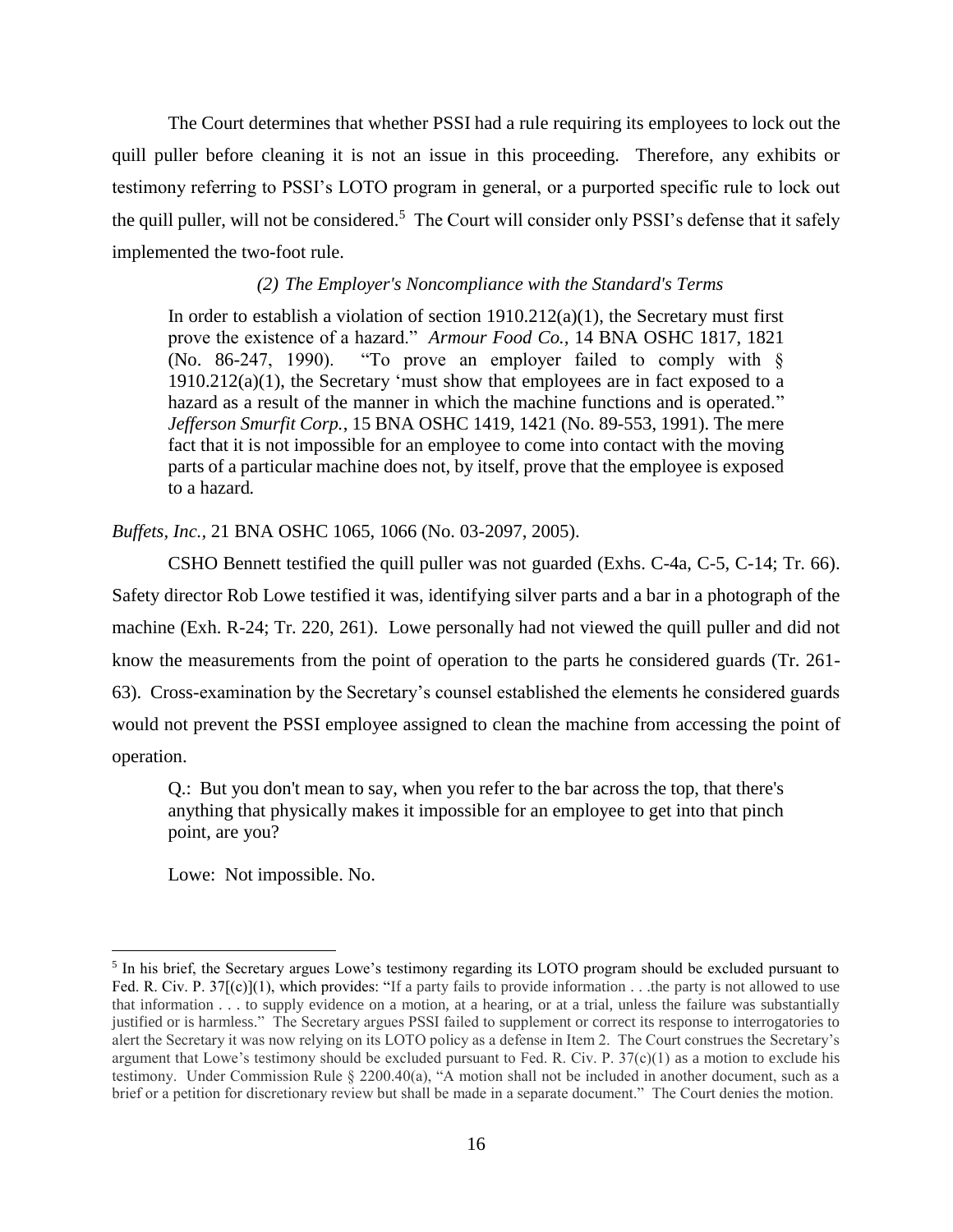Q.: Okay. And am I right in understanding that in cleaning this area out in the quill puller, that an employee also has to clean inside where these augers are?

Lowe: They do.

Q.: And what about up underneath what you call a guard? Do they have to clean in there?

Lowe: They do hose that out. Yes.

Q.: Okay. And same with the bottom one? Do they have to hose that down, too, hose that out?

Lowe: That's correct.

. . .

Q.: In order to clean this out properly, how close does an employee have to get to this auger, whether it's running or not?

Lowe: Probably within a couple feet.

(Tr. 264-65)

Unlike Lowe, CSHO Bennett personally viewed the quill puller. She testified that to hose down all the required areas on the machine, the employee would need to move around it. There were no lines on the floor to demarcate a two-foot perimeter, and there was no physical barrier to the point of operation.

Q.: When employees clean off machines like the quill puller, are they stationary?

Bennett: No.

Q.: What are they doing?

Bennett: They are contorting to what -- however they need to get to the machine, whether it's standing on their tiptoes to get up over the machine, whether it's ducking down below it, around it, to the side of it. It's like washing a car. You're not going to stay in one spot to get the whole car clean. You're going to have to do the same thing to the machine that's -- they're working on.

Q.: Okay. Is it a wet environment?

Bennett: Yes.

Q.: Now, in this particular machine, the quill puller, were there any lines on the floor, denoting that two-foot limit?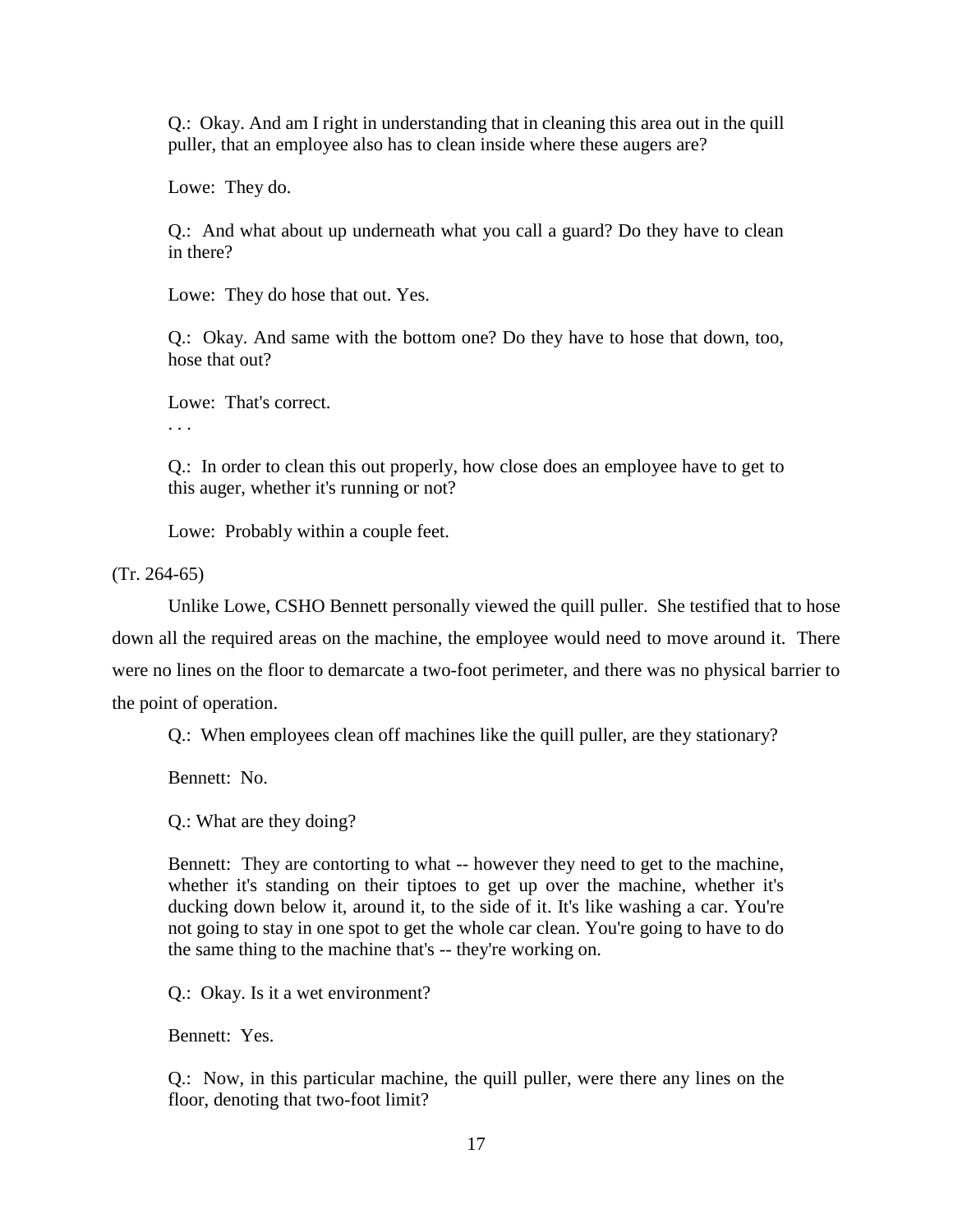Bennett: No.

Q.: Were there any barriers preventing them from going closer than two feet?

Bennett: No.

### (Tr. 67-68)

 $\overline{a}$ 

The Court credits Bennett's testimony the point of operation of the quill puller was not guarded. She examined the machine, observed it in operation, and took measurements of it. Lowe had not seen the machine in person and was basing his testimony on his view of a photograph shown to him. He acknowledged he did not know the distances from the point of operation and the purported guards.<sup>6</sup>

The Court finds the Secretary has established PSSI failed to comply with the terms of § 1910.212(a)(1). Reasonably predictable exposure is established by proving that "either by operational necessity or otherwise (including inadvertence) ... employees have been, are, or will be in the zone of danger." *Nuprecon LP*, 23 BNA OSHC 1817, 1819 (No. 08-1307, 2012) (citations omitted). It was operationally necessary for the employee hosing down the quill puller to move around and focus on the machine while performing that task. Training employees to mentally observe a two-foot rule is insufficient to comply with the cited standard. It is reasonably predictable an employee moving around a machine while intent on hosing off feathers and chicken parts would inadvertently come too close to the point of operation. The Commission has longrecognized OSHA's machine guarding standard was designed to protect employees from common human errors such as "neglect, distraction, inattention or inadvertence. . . The standard was designed to provide against such human weaknesses." *Slyter Chair, Inc*., 4 BNA OSHC 1110, 1112 (No. 1263, 1976). Section 212(a)(1) "implicitly recognizes that human characteristics such as skill, intelligence, carelessness, and fatigue, along with many other qualities play a part in an individual's job performance, and it avoids dependence on human conduct for safety." *B.C.* 

<sup>6</sup> PSSI contends the quill puller was "guarded by location" within the meaning of § 5.9.1.1 of ASME B20.1-2012, *Safety Standards for Conveyors and Related Equipment.* Section 4 of that document defines "guarded by location" as "moving parts so protected by their remoteness from the floor, platform, walkway, or other working level or by their location with reference to frame, foundation, or structure as to reduce risk of accidental contact by persons or objects. . . . Unprotected danger points and areas that are inaccessible to the operating personnel in the normal performing of the duties shall be considered guarding by location." (Exh. R-16) The moving parts of the quill puller were not remote from the floor and their location with the frame, the foundation, and the structure of the machine did not reduce the risk of accidental contact by employees. Employee #1 was injured during his normal performance of his duties.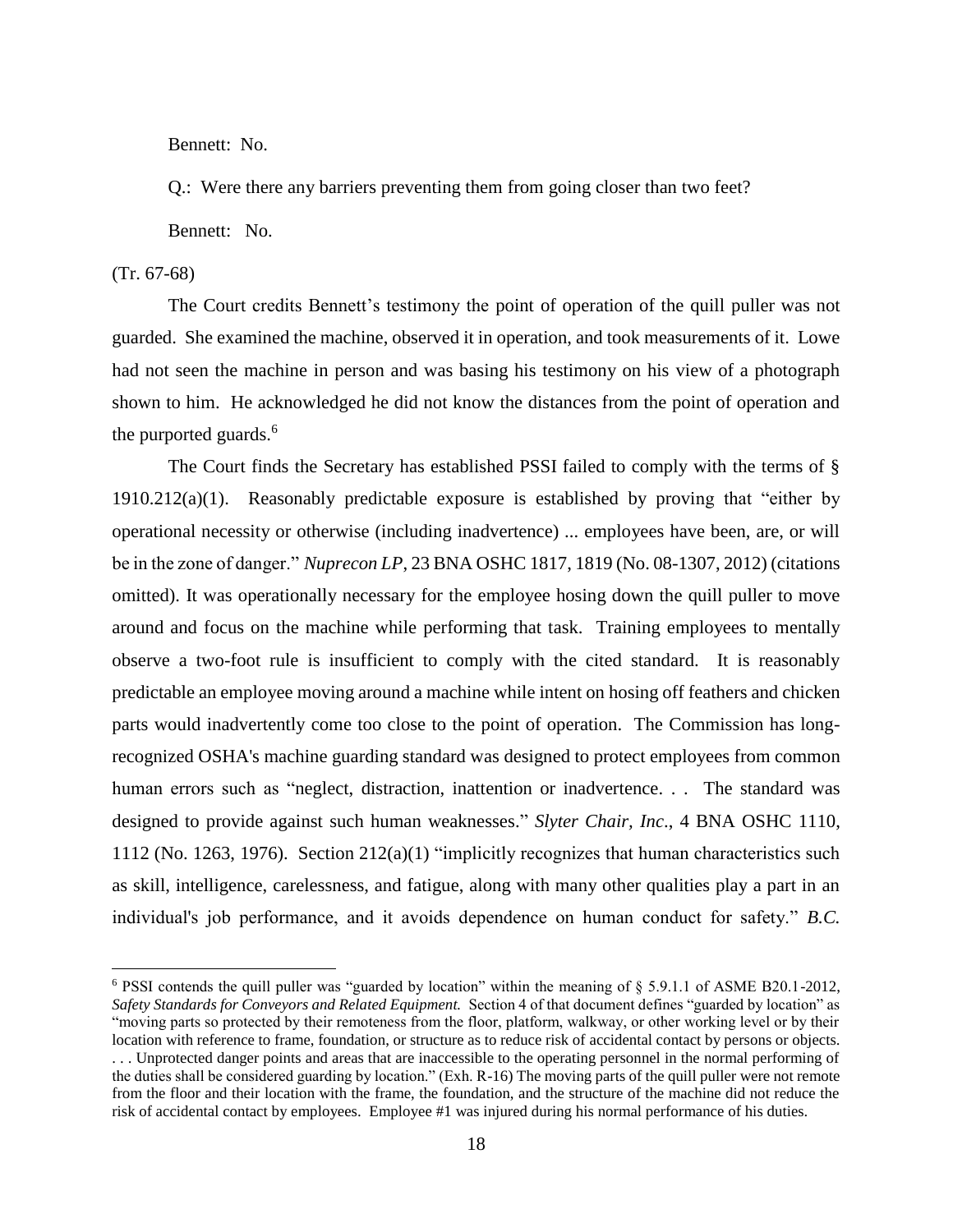*Crocker*, 4 BNA OSHC 1775, 1777 (No. 4387, 1976). "The plain purposes of the standard are to avoid dependence upon human behavior and to provide a safe environment for employees in the machine area from the hazards created by the machine's operation." *Akron Brick & Block Co*., 23 BNA OSHC 1876, 1878 (No. 4859, 1976).

Training employees to observe the two-foot rule was inadequate to protect employees. The cited standard required a physical guard to prevent the employee performing the first knockdown from having access to the point of operation. The violation is established.

#### *(3) Employee Access or Exposure to the Violative Conditions*

Employees may come within the zone of danger "while in the course of assigned working duties, personal comfort activities while on the job or their normal means of ingress-egress to their assigned workplaces." *[Gilles & Cotting, Inc.](https://1.next.westlaw.com/Link/Document/FullText?findType=Y&serNum=1976160848&pubNum=0003227&originatingDoc=Iae4767bf3f9211e8bbbcd57aa014637b&refType=CA&fi=co_pp_sp_3227_2003&originationContext=document&transitionType=DocumentItem&contextData=(sc.Search)#co_pp_sp_3227_2003)*, 3 BNA [OSHC 2002, 2003 \(No. 504, 1976\);](https://1.next.westlaw.com/Link/Document/FullText?findType=Y&serNum=1976160848&pubNum=0003227&originatingDoc=Iae4767bf3f9211e8bbbcd57aa014637b&refType=CA&fi=co_pp_sp_3227_2003&originationContext=document&transitionType=DocumentItem&contextData=(sc.Search)#co_pp_sp_3227_2003) *[Donovan v. Adams Steel Erection, Inc.](https://1.next.westlaw.com/Link/Document/FullText?findType=Y&serNum=1985134206&pubNum=0000350&originatingDoc=Iae4767bf3f9211e8bbbcd57aa014637b&refType=RP&fi=co_pp_sp_350_812&originationContext=document&transitionType=DocumentItem&contextData=(sc.Search)#co_pp_sp_350_812)*, 766 [F.2d 804, 812 \(3d Cir. 1985\)](https://1.next.westlaw.com/Link/Document/FullText?findType=Y&serNum=1985134206&pubNum=0000350&originatingDoc=Iae4767bf3f9211e8bbbcd57aa014637b&refType=RP&fi=co_pp_sp_350_812&originationContext=document&transitionType=DocumentItem&contextData=(sc.Search)#co_pp_sp_350_812) ("'access,' not exposure to danger is the proper test"). The Secretary need not show it was certain that employees would be in the zone of danger, but he must show that exposure was more than theoretically possible. *Fabricated Metal Prods., Inc*[. 18 BNA OSHC 1072, 1074 \(No. 93-1853,](https://1.next.westlaw.com/Link/Document/FullText?findType=Y&serNum=1997252799&pubNum=0003227&originatingDoc=Iae4767bf3f9211e8bbbcd57aa014637b&refType=CA&fi=co_pp_sp_3227_1074&originationContext=document&transitionType=DocumentItem&contextData=(sc.Search)#co_pp_sp_3227_1074) 1997); *Phoenix Roofing*[, 17 BNA OSHC at 1079;](https://1.next.westlaw.com/Link/Document/FullText?findType=Y&serNum=1995533457&pubNum=0003227&originatingDoc=Iae4767bf3f9211e8bbbcd57aa014637b&refType=CA&fi=co_pp_sp_3227_1079&originationContext=document&transitionType=DocumentItem&contextData=(sc.Search)#co_pp_sp_3227_1079) *[Kaspar Wire Works, Inc.](https://1.next.westlaw.com/Link/Document/FullText?findType=Y&serNum=2000569046&pubNum=0003227&originatingDoc=Iae4767bf3f9211e8bbbcd57aa014637b&refType=CA&fi=co_pp_sp_3227_2195&originationContext=document&transitionType=DocumentItem&contextData=(sc.Search)#co_pp_sp_3227_2195)*, 18 [BNA OSHC 2178, 2195 \(No. 90-2775,](https://1.next.westlaw.com/Link/Document/FullText?findType=Y&serNum=2000569046&pubNum=0003227&originatingDoc=Iae4767bf3f9211e8bbbcd57aa014637b&refType=CA&fi=co_pp_sp_3227_2195&originationContext=document&transitionType=DocumentItem&contextData=(sc.Search)#co_pp_sp_3227_2195) 2000) (finding that it was "'reasonably predictable' that an employee would come into contact with the unguarded belt and pulley either while attempting to reposition the fan, or inadvertently while passing nearby"), *aff'd*, [268 F.3d 1123 \(D.C. Cir. 2001\).](https://1.next.westlaw.com/Link/Document/FullText?findType=Y&serNum=2001914327&pubNum=0000506&originatingDoc=Iae4767bf3f9211e8bbbcd57aa014637b&refType=RP&originationContext=document&transitionType=DocumentItem&contextData=(sc.Search))

*Calpine Corp.,* 27 BNA OSHC 1014, 1016-1017 (No. 11-1734, 2018).

It is undisputed Employee #1 was actually exposed to the point of operation of the quill puller—he suffered the amputation of one of his fingertips. This occurred while he was performing his assigned duty. Exposure to the violative condition is established.

## *(4) The Employer's Actual or Constructive Knowledge of the Violation.*

The quill puller was not guarded. This was an obvious condition observable every night when PSSI supervisors walked through the picking room with the production supervisor. Lowe testified, "We inspect the floor before every shift. Our supervisors do the inspection with our clients. We also -- anytime a corporate-level employee is on site -- that could be an area manager, division manager, vice president, senior vice president; it could be the safety department[.]" (Tr. 252) "The Commission has held that 'the conspicuous location, the readily observable nature of the violative condition, and the presence of [the employer's] crews in the area warrant a finding of constructive knowledge.' *Kokosing Constr*. *Co*., 17 BNA OSHC 1869, 1871, 1993-95 CCH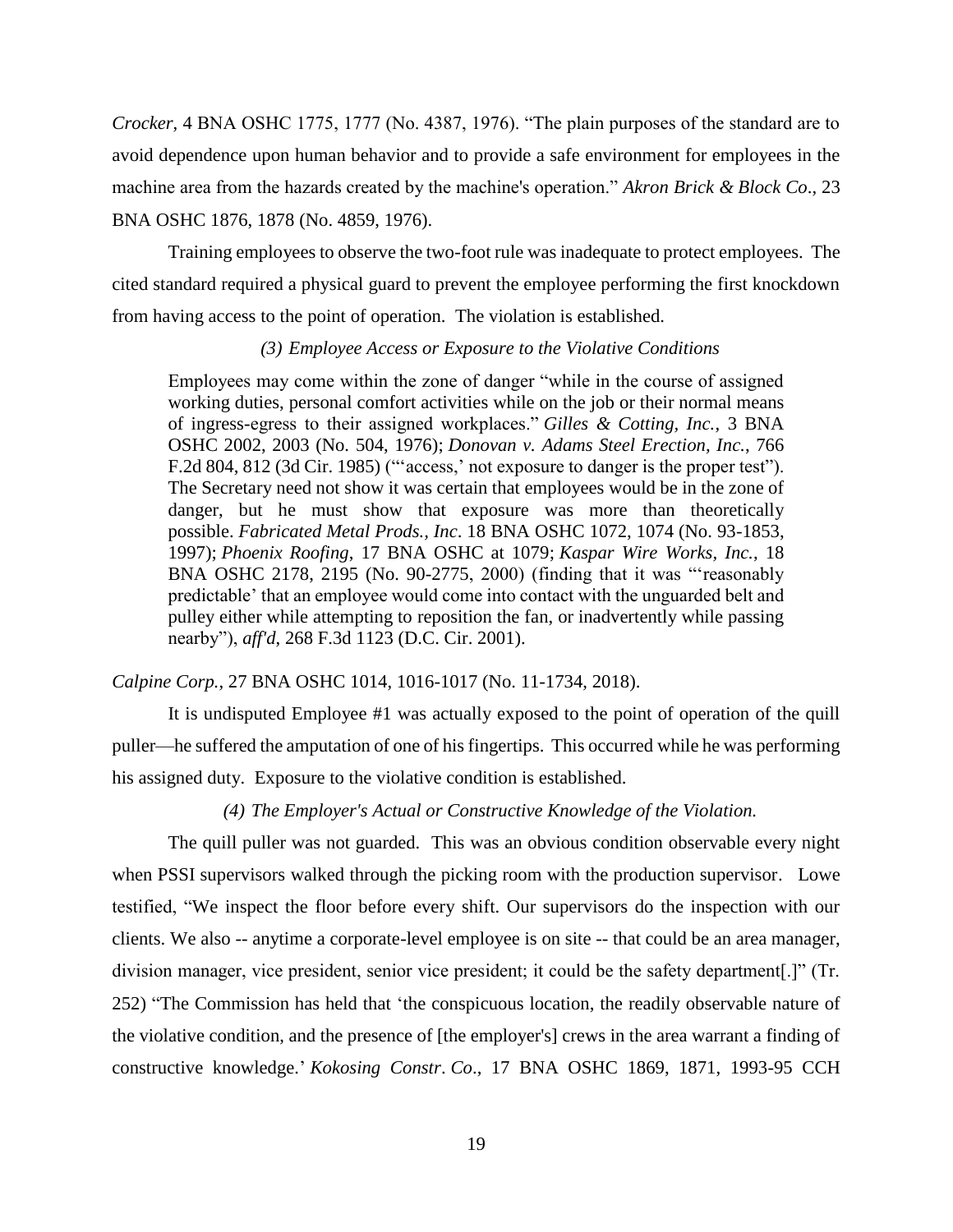OSHD ¶ 31,207, p. 43,723 (No. 92-2596, 1996)." *KS Energy Services, Inc.,* 22 BNA OSHC 1261, 1265 (No. 06-1416, 2008).

The Court finds PSSI had constructive knowledge of the violative condition of the quiller pull.

### *Characterization of the Violation*

The Secretary characterized the violation of  $\S$  1910.212(a)(1) as serious. Employee #1 sustained an amputation of one of his fingertips. The violation is serious.

#### **Unpreventable Employee Misconduct Defense**

PSSI contends the injury to the hand of Employee #1 was the result of his unpreventable misconduct. To establish that a violation was the result of unpreventable employee misconduct an employer is required to show that it: "(1) established work rules designed to prevent the violative conditions from occurring; (2) adequately communicated those rules to its employees; (3) took steps to discover violations of those rules; and (4) effectively enforced the rules when violations were discovered." *Manganas Painting Co*., 21 BNA OSHC 1964, 1997 (No. 94-0588, 2007).

The unpreventable employee misconduct defense applies in situations where the behavior of the employee, not the existence of a violative condition, is at issue. Here, the violative conduct is the failure to guard the quill puller, not the inadvertent action of the employee. PSSI's reliance on the unpreventable employee misconduct defense regarding Employee #1 is misplaced. Neither PSSI nor Pilgrim's Pride installed a guard on the cited machine. PSSI's unpreventable employee misconduct defense fails.

#### **CITATION NO. 2**

### **Amended Item 1: Alleged Other-Than-Serious Violation of § 1904.40(a)**

*Alleged Violation Description*

Item 1 of Citation No. 2, as amended by the Secretary, alleges:

On 4/25/2017, the employer failed to provide current copies of the records it keeps under Part 1904 within four business hours after the Secretary's representative requested them.

*Section 1904.40(a)*

Section 1904.40(a) provides:

When an authorized government representative asks for the records you keep under part 1904, you must provide copies of the records within four (4) business hours.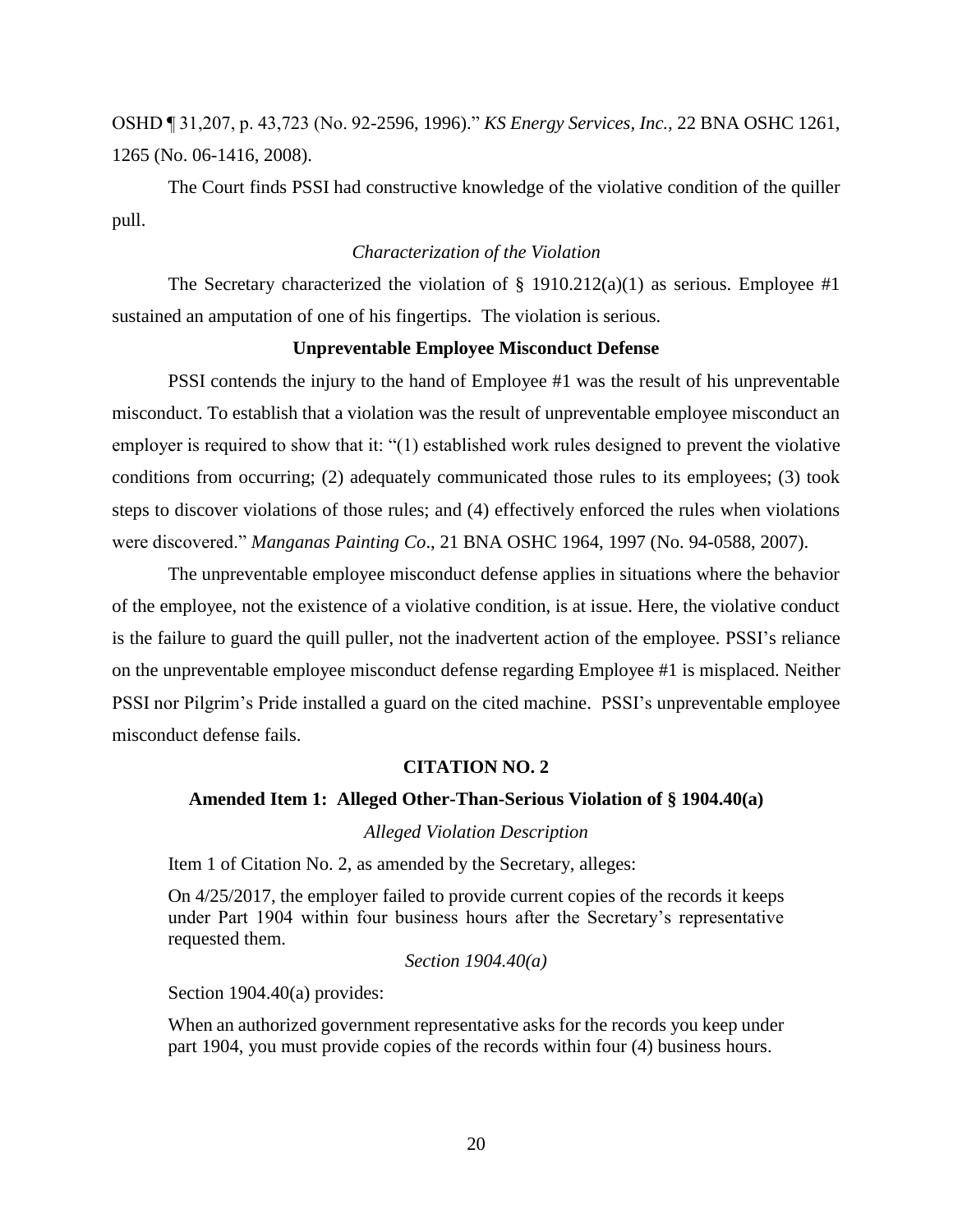# *(1) The Applicability of the Cited Standard*

Section 1904.40(a) is found in *Subpart E--Reporting Fatality, Injury and Illness Information to the Government.* Section 1904.0 provides: "The purpose of this rule (part 1904) is to require employers to record and report work-related fatalities, injuries, and illnesses." Employee #1 sustained a work-related injury.

Section 1904.40(a) applies to the cited condition.

### *(2) The Employer's Noncompliance with the Standard's Terms*

An authorized government representative includes the compliance officer who conducted the inspection. *See* § [1904.40\(b\)\(1\)\(i\).](https://1.next.westlaw.com/Link/Document/FullText?findType=L&pubNum=1000547&cite=29CFRS1904.40&originatingDoc=Iec8e1f72fa3811d9bf60c1d57ebc853e&refType=RB&originationContext=document&transitionType=DocumentItem&contextData=(sc.Search)#co_pp_3fed000053a85) Pursuant to § 1904.29, an employer is required to maintain OSHA 300 and 300-A forms or equivalent forms. CSHO Bennett requested a copy of PSSI's OSHA 300 log of injuries. The copy she received did not have an entry for the April 17 amputation injury (Exh. C-2: Tr. 27-29). At the hearing, the parties entered this stipulation into the record, read by counsel for PSSI:

Your Honor, the parties have agreed to stipulate that Emily Esser, an employee of Respondent Packers Sanitation Services, Inc., updated the OSHA 300 log for the Gainesville facility at issue, to include the injury amputation to [Employee #1] that formed the basis of the inspection in this case on Friday, April 21, 2017, at 8:32 a.m., as reflected in Exhibit R-14.

### (Tr. 284)

Thus, PSSI updated the 300 log within seven days of receiving information that an employee injury occurred, in accordance with § 1904.29(b), but did not provide the updated log to the CSHO. PSSI contends it met the obligations of § 1904.40(a), claiming,

[T]he Secretary argues that PSSI did not provide OSHA with its updated or current copy of the 300 log. OSHA, however, never specified to PSSI that it was requesting the "current" copy of its 300 log. Rather, the OSHA inspector, Bennett, only requested the 300 log and did not specify that she wanted a current or updated copy. Moreover, the standard does not require that the employer provide "current" copies of the logs; the standard only says "copies." "Current" is language that the Secretary has attempted to add to its citation that is not in the regulation. PSSI provided its onsite logs within four hours.

(PSSI's brief, p. 33)

"Current" records are accurate records, which the Secretary has emphasized bear a significant relationship to employee safety and health.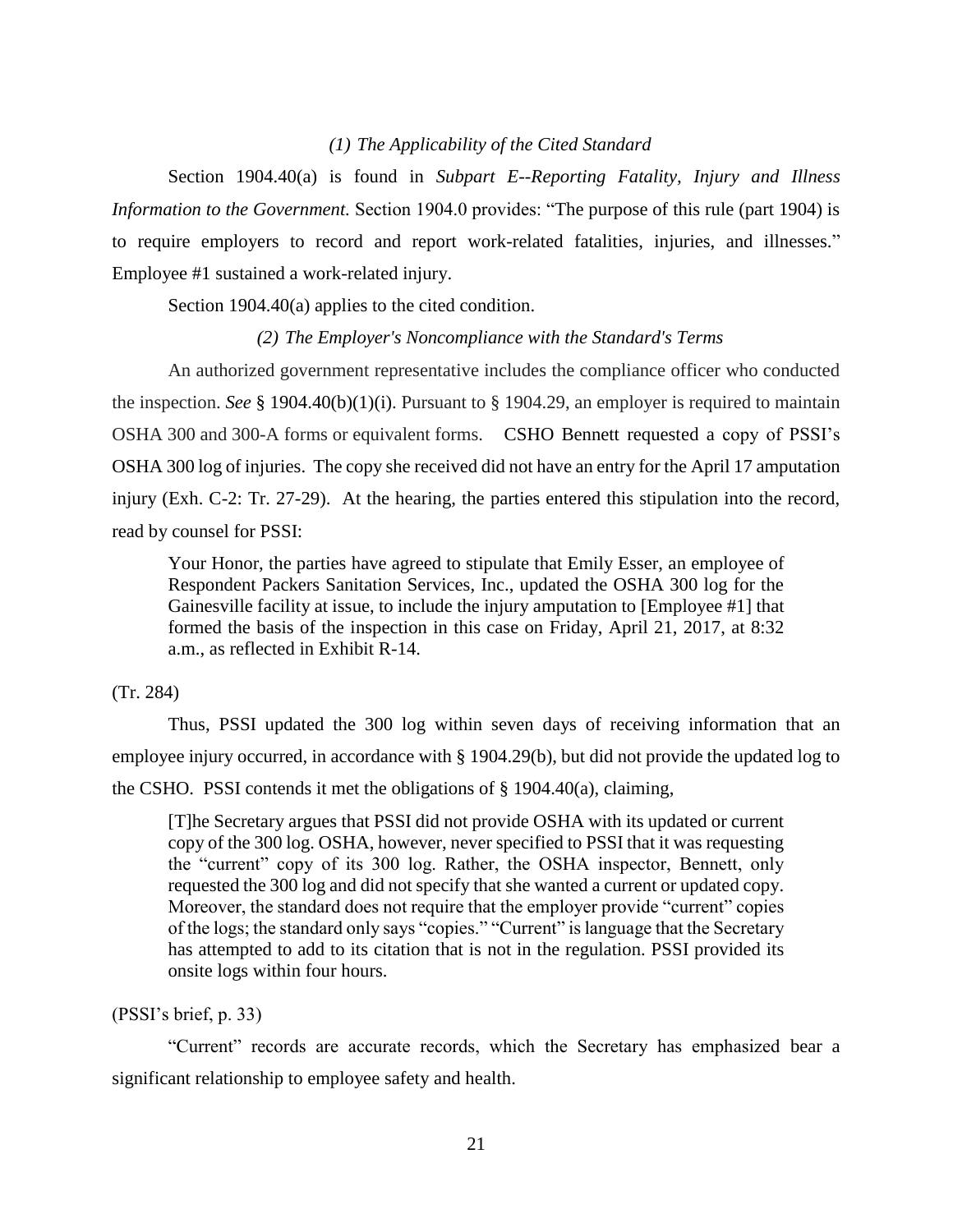OSHA injury and illness records are designed to be used by employers, employees, the public health community, and the government to learn about the injuries and illnesses that are occurring in American workplaces. See "Improve Tracking of Injuries and Illnesses," 81 FR 29623 (May 12, 2016). Accurate OSHA injury and illness records enable employers to identify, and correct, hazardous conditions, allow employees to learn about the hazards they face, and permit the government to determine where and why injuries are occurring so that appropriate regulatory or enforcement measures can be taken. . . . Thus, Congress viewed accurate records as necessary for the enforcement of the Act. 29 U.S.C. 657(c). Inaccurate or incomplete injury and illness records will leave all of the relevant parties underinformed, and thereby create an ongoing hazardous condition detrimental to full enforcement of the Act. The Commission has recognized as much. See, e.g., *Gen. Dynamics*, 15 BNA OSHC [2122,] 2131 n. 17 [(No. 87-1195, 1993)] (recordkeeping regulations "clearly are safety- and health-related"); *Johnson Controls,* 15 BNA OSHC at 2135-36 ("[A] failure to record an occupational injury or illness . . . does not differ in substance from any other condition that must be abated pursuant to . . . occupational safety and health standards . . .").

*Clarification of Employer's Continuing Obligation to Make and Maintain an Accurate Record of Each Recordable Injury and Illness*, 81 FR 91792-01 (December 19, 2016).

The Court finds PSSI failed to provide accurate copies of its OSHA 300 log to CSHO Bennett within four business hours. Providing inaccurate copies is a violation of § 1904.40(a). A violation is established.

### *(3) Employee Access or Exposure to the Violative Conditions*

Employee access to a hazard is not an element of the Secretary's burden of proof for a recordkeeping violation. "[T]he Secretary need not prove harm to any particular employee resulting from a violative record, to establish a violation." *[Gen. Dynamics Corp](https://1.next.westlaw.com/Link/Document/FullText?findType=Y&serNum=1993474610&pubNum=0003227&originatingDoc=I516ba56887d911e5a807ad48145ed9f1&refType=CA&fi=co_pp_sp_3227_2132&originationContext=document&transitionType=DocumentItem&contextData=(sc.Search)#co_pp_sp_3227_2132)*., 15 BNA OSHC [2122, 2132 n. 17 \(No. 87-1195,](https://1.next.westlaw.com/Link/Document/FullText?findType=Y&serNum=1993474610&pubNum=0003227&originatingDoc=I516ba56887d911e5a807ad48145ed9f1&refType=CA&fi=co_pp_sp_3227_2132&originationContext=document&transitionType=DocumentItem&contextData=(sc.Search)#co_pp_sp_3227_2132) 1993).

# *(4) Employer's Actual or Constructive Knowledge of the Violation.*

PSSI's employee updated the OSHA 300 log for the Gainesville workplace on April 21, 2017. PSSI had an accurate copy of the log in its possession, yet it provided CSHO Bennett with an inaccurate copy. The employer was aware of its own actions. Actual knowledge is established.

# **CHARACTERIZATION OF THE VIOLATION**

The Secretary characterized the violation of § 1904.40(a) as other-than-serious. "[A] nonserious violation is one in which there is a direct and immediate relationship between the violative condition and occupational safety and health but not of such relationship that a resultant injury or illness is death or serious physical harm." *Crescent Wharf & Warehouse Co.,* 1 BNA OSHC 1219,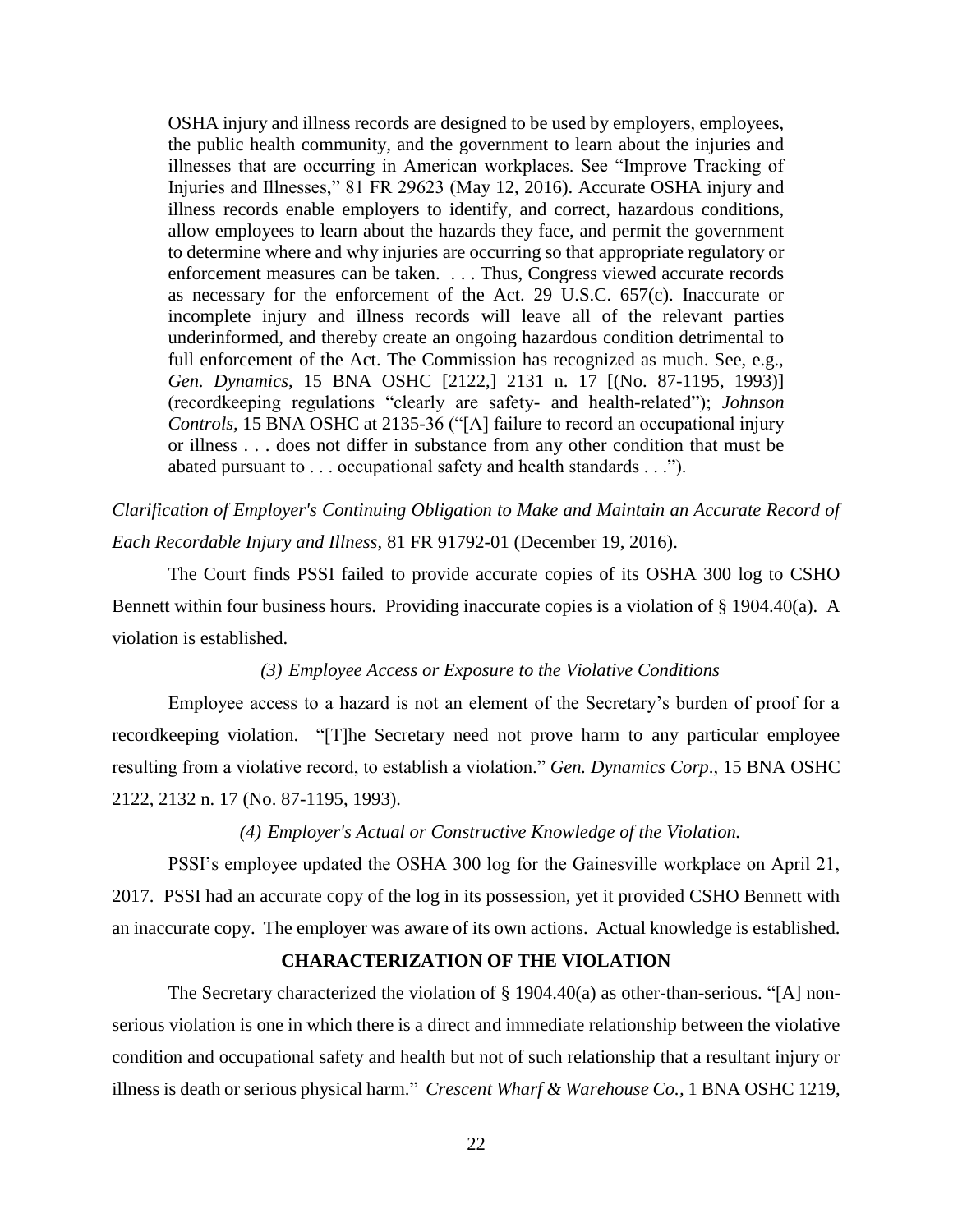1222 (No. 1, 1973). As noted in the *Clarification,* recordkeeping violations are clearly safety- and health-related.

The violation is other-than-serious.

#### **PENALTY DETERMINATION**

"In assessing penalties, section 17(j) of the OSH Act, 29 U.S.C. § 666(j), requires the Commission to give due consideration to the gravity of the violation and the employer's size, history of violation, and good faith." *Burkes Mech., Inc.*, 21 BNA OSHC 2136, 2142 (No. 04- 0475, 2007). "Gravity is a principal factor in the penalty determination and is based on the number of employees exposed, duration of exposure, likelihood of injury, and precautions taken against injury." *Siemens Energy & Automation, Inc.,* 20 BNA OSHC 2196, 2201 (No. 00- 1052, 2005) (citation omitted). "Gravity, unlike good faith, compliance history and size, is relevant only to the violation being considered in a case and therefore is usually of greater significance. The other factors are concerned with the employer generally and are considered as modifying factors.'' *Natkin & Co. Mech. Contractors*, 1 BNA OSHC 1204, 1205 n.3 (No. 401, 1973).

PSSI employees approximately 14,000 employees company-wide. OSHA had cited PSSI for safety violations within the five years prior to the Citation at issue (Tr. 64-65). The Court does not credit PSSI with good faith due to the knowledge of PSSI's supervisory knowledge of the longstanding unsafe conditions created by the inadequately covered drains and the unguarded quill puller*. Gen. Motors Corp., Cpcg Oklahoma City Plant*, 22 BNA OSHC 1019, 1048 (Nos. 91- 2834E & 91-2950, 2007) ("Where GM's supervisory and managerial personnel knew of widespread noncompliance with the requirements of the LOTO standard by servicing and maintenance employees, and tolerated as well as encouraged such hazardous work practices, we see no basis on which to accord GM any good faith penalty credit.").

The number of PSSI employees exposed to the drains in the picking room is not clear in the record. Employees #1 and #2 worked in the picking room, and PSSI supervisors inspected the room and placed orange cones at the beginning of each shift. Exposure occurred on a nightly basis. The likelihood of injury caused by the inadequately covered drains and the unguarded quill puller is high. PSSI took no precautions against injury on the unguarded quill puller. The Court does not consider the placement of orange cones on either side of the unsafe drains to be an effective precaution against injury. The Court determines the gravity of Items 1 and 2 of Citation No. 1 is high.